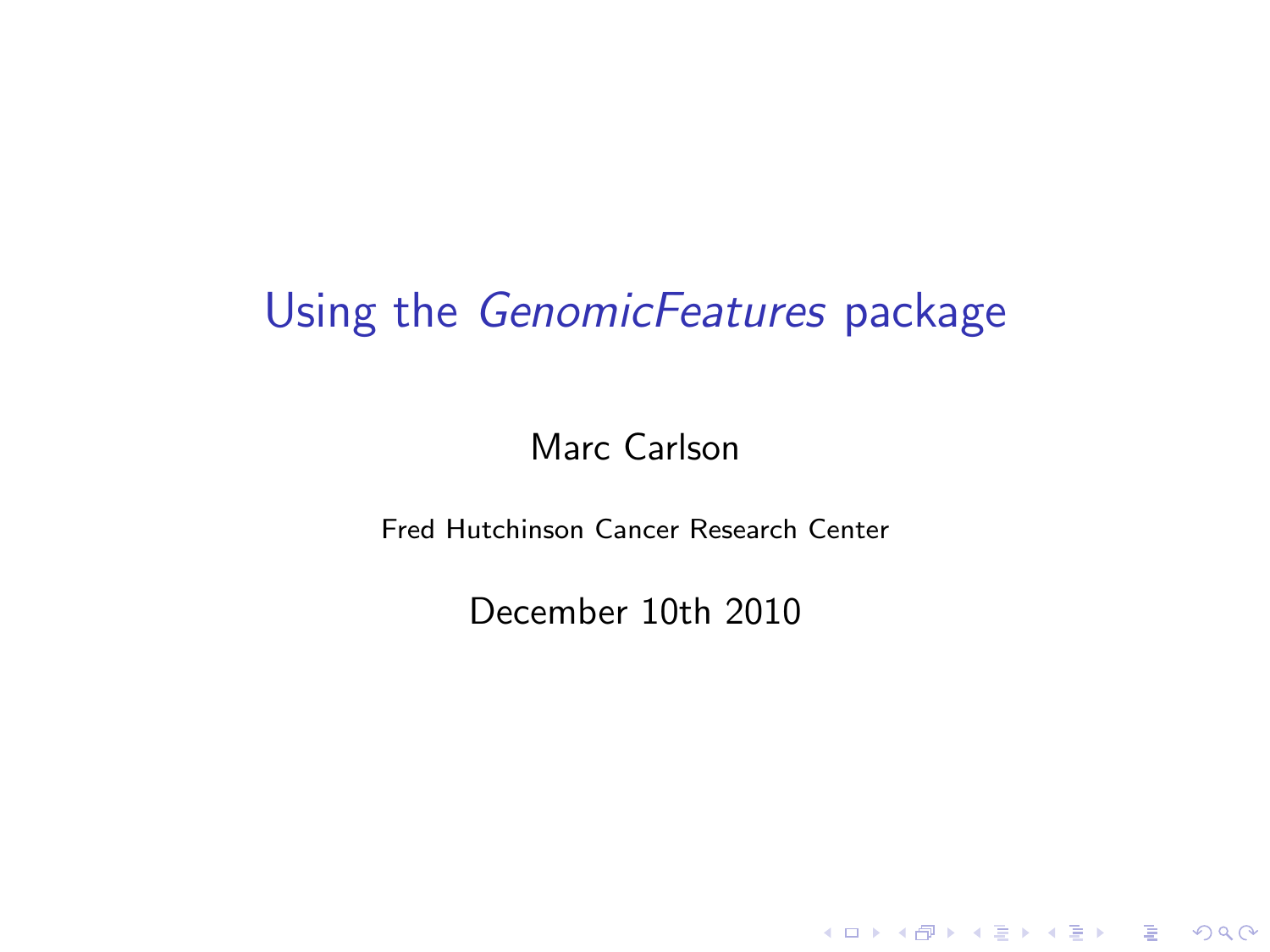Bioconductor Annotation Packages: a bigger picture



K ロ ▶ K 個 ▶ K 결 ▶ K 결 ▶ │ 결 │ K 9 Q Q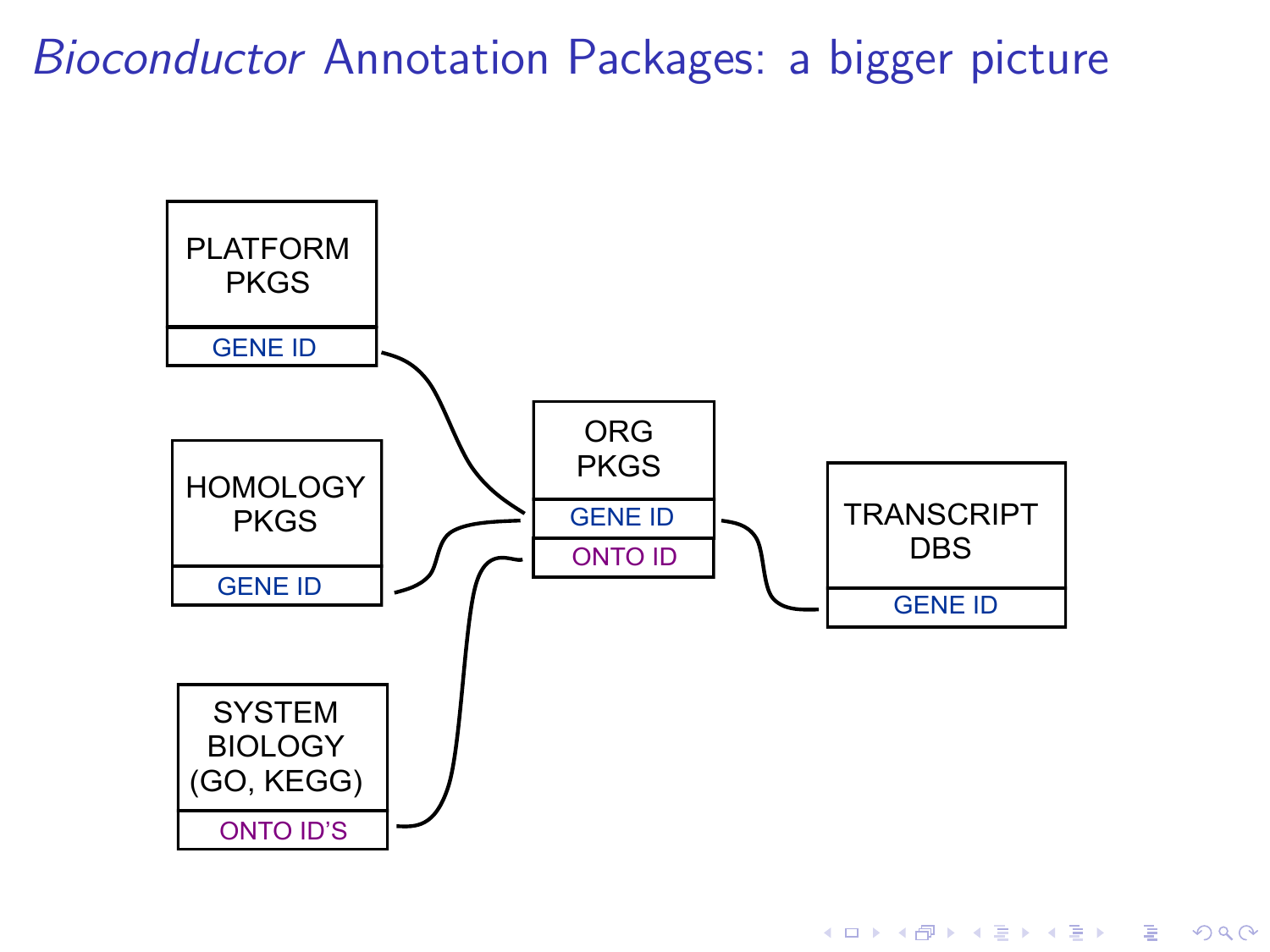# Bioconductor Sequence Annotations

### [The GenomicFeatures package](http://bioconductor.org/packages/release/bioc/html/The GenomicFeatures package.html)

- $\blacktriangleright$  Transcript information stored in SQLite databases
- $\triangleright$  These databases attempt to represent the relational nature of splicing data correctly
- $\blacktriangleright$  Transcript information exposed to user via the [GenomicRanges](http://bioconductor.org/packages/release/bioc/html/GenomicRanges.html) infrastructure
- <span id="page-2-0"></span> $\blacktriangleright$  Parsers are available to construct these databases from biomaRt or the UCSC genome browser. Also there is a generic parser for custom jobs.

4 0 > 4 4 + 4 = + 4 = + = + + 0 4 0 +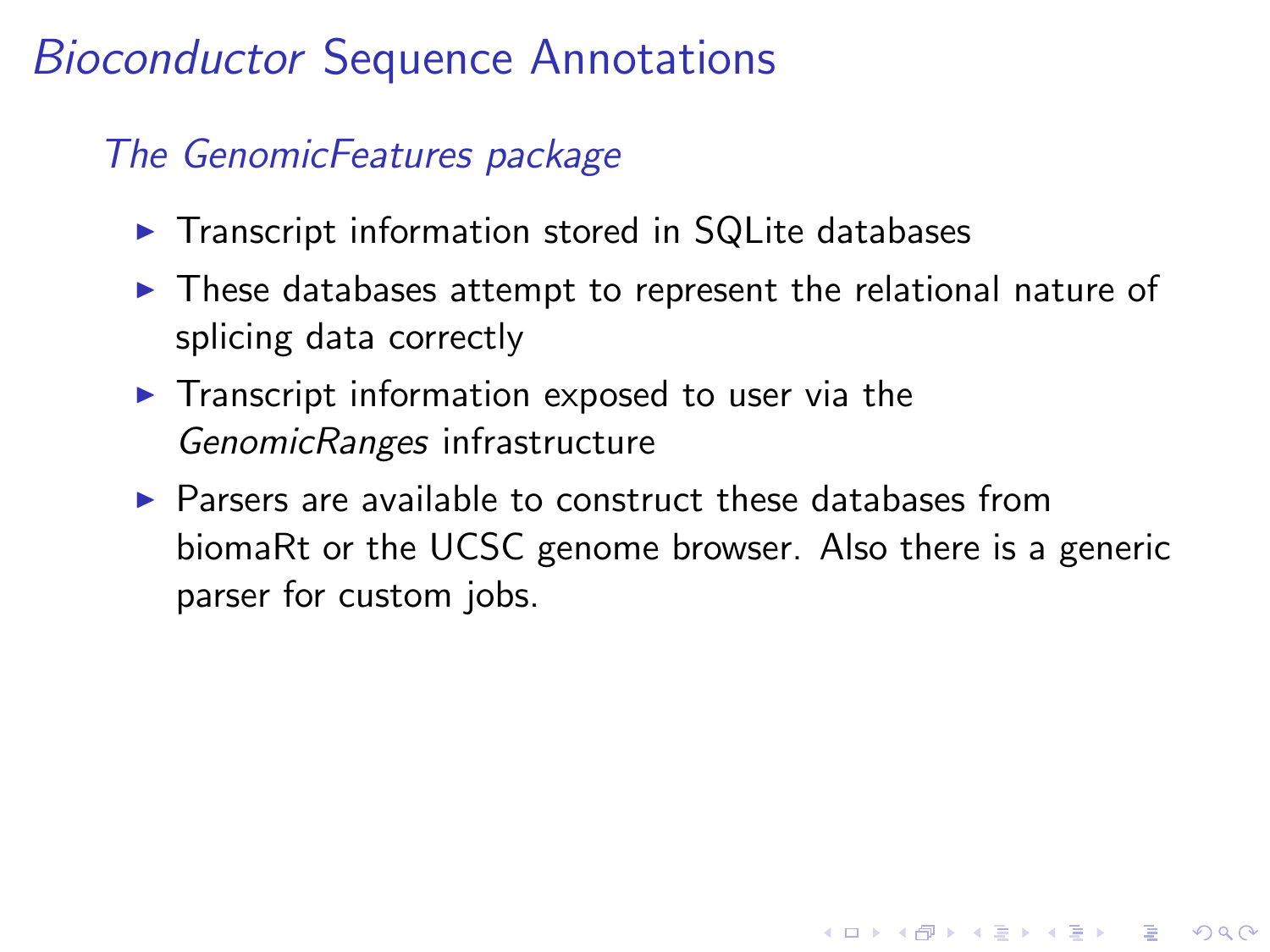## [GenomicFeatures](http://bioconductor.org/packages/release/bioc/html/GenomicFeatures.html) transcript sources

### **Constructors**

makeTranscriptDbFromBiomart, makeTranscriptDbFromUCSC

> library(GenomicFeatures)

> nrow(supportedUCSCtables())

[1] 24

> head(supportedUCSCtables(), 10)

<span id="page-3-0"></span>

|                         |                | track      | subtrack                      |
|-------------------------|----------------|------------|-------------------------------|
| knownGene               |                | UCSC Genes | $<$ NA $>$                    |
| knownGene01d3           | 01d UCSC Genes |            | $<$ NA $>$                    |
| wgEncodeGencodeManualV3 | Gencode Genes  |            | Genecode Manual               |
| wgEncodeGencodeAutoV3   | Gencode Genes  |            | Genecode Auto                 |
| wgEncodeGencodePolyaV3  | Gencode Genes  |            | Genecode PolyA                |
| ccdsGene                |                | CCDS       | $<$ NA $>$                    |
| refGene                 | RefSeq Genes   |            | $<$ NA $>$                    |
| xenoRefGene             | Other RefSeq   |            | $<$ NA $>$                    |
| vegaGene                |                |            | Vega Genes Vega Protein Genes |
| vegaPseudoGene          |                | Vega Genes | Vega Pseudogenes              |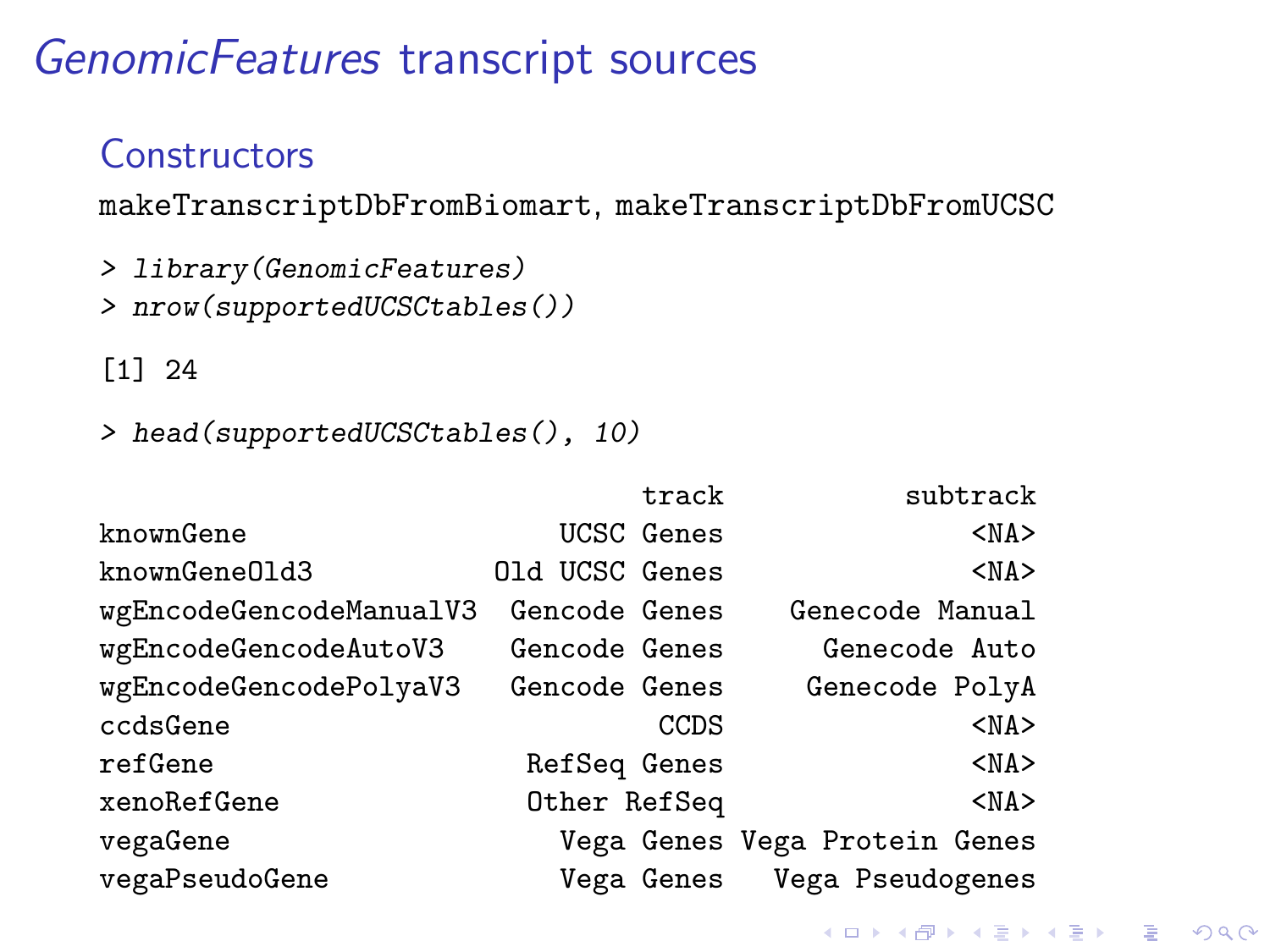# TranscriptDb basics

### Making a *TranscriptDb* object

 $> mm9KG < -$ 

+ makeTranscriptDbFromUCSC(genome = "mm9", + tablename = "knownGene")

### Saving and Loading

- > saveFeatures(mm9KG, file="mm9\_knownGene.sqlite")
- $>$  txdb  $<-$
- + loadFeatures(system.file("extdata", "mm9\_knownGene.sqlite", + package = "SeattleIntro2010"))

**KORKARA REPASA DA VOCA**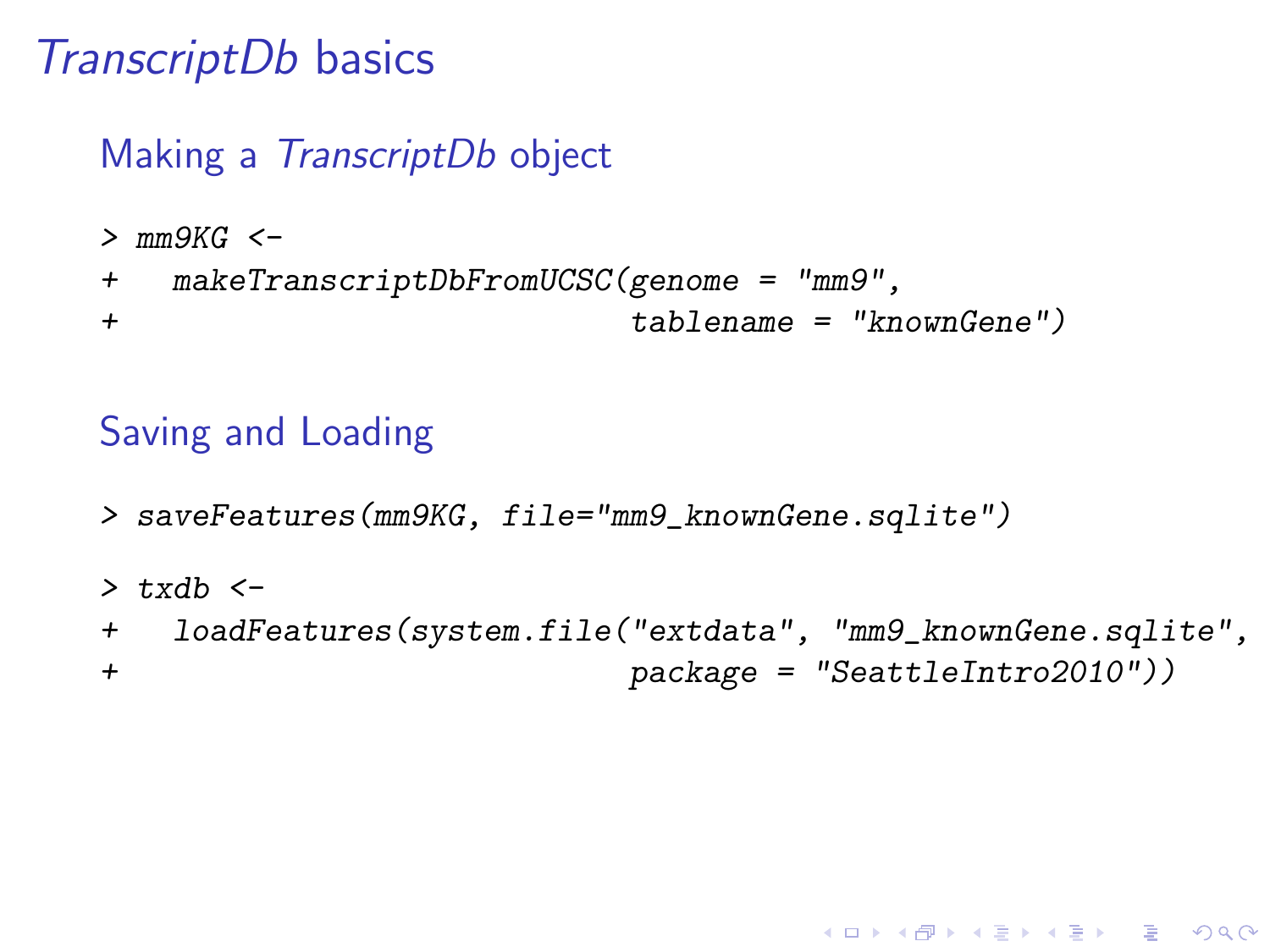## TranscriptDb class

```
> txdb
```

```
TranscriptDb object:
| Db type: TranscriptDb
 Data source: UCSC
 | Genome: mm9
| UCSC Table: knownGene
| Type of Gene ID: Entrez Gene ID
| Full dataset: yes
| transcript_nrow: 49409
 | exon_nrow: 237551
 | cds_nrow: 204831
  Db created by: GenomicFeatures package from Bioconductor
 | Creation time: 2010-12-07 20:14:52 -0800 (Tue, 07 Dec 2010)
| GenomicFeatures version at creation time: 1.2.3
 RSQLite version at creation time: 0.9-4
  | DBSCHEMAVERSION: 1.0
```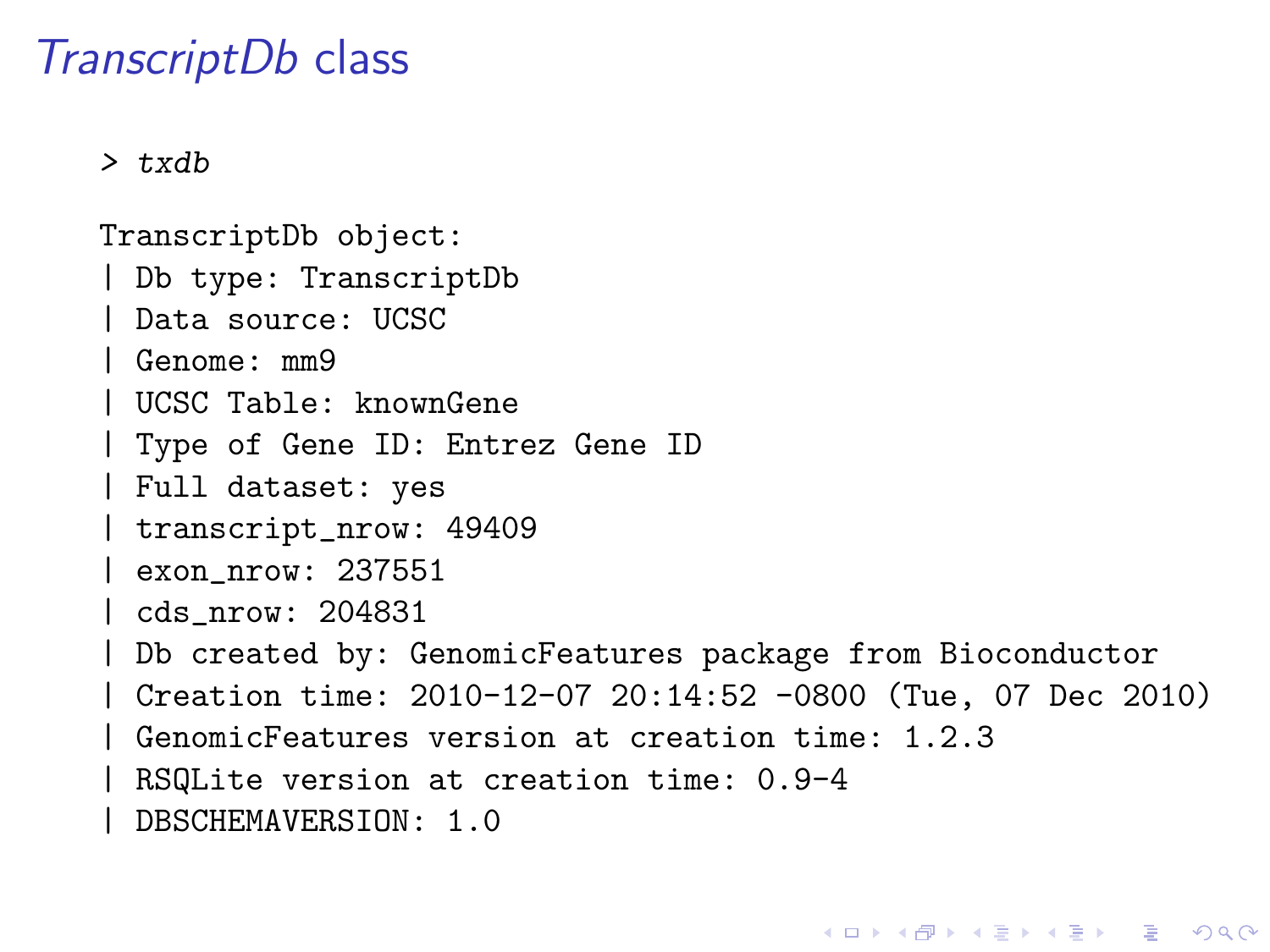## TranscriptDb schema

<span id="page-6-0"></span>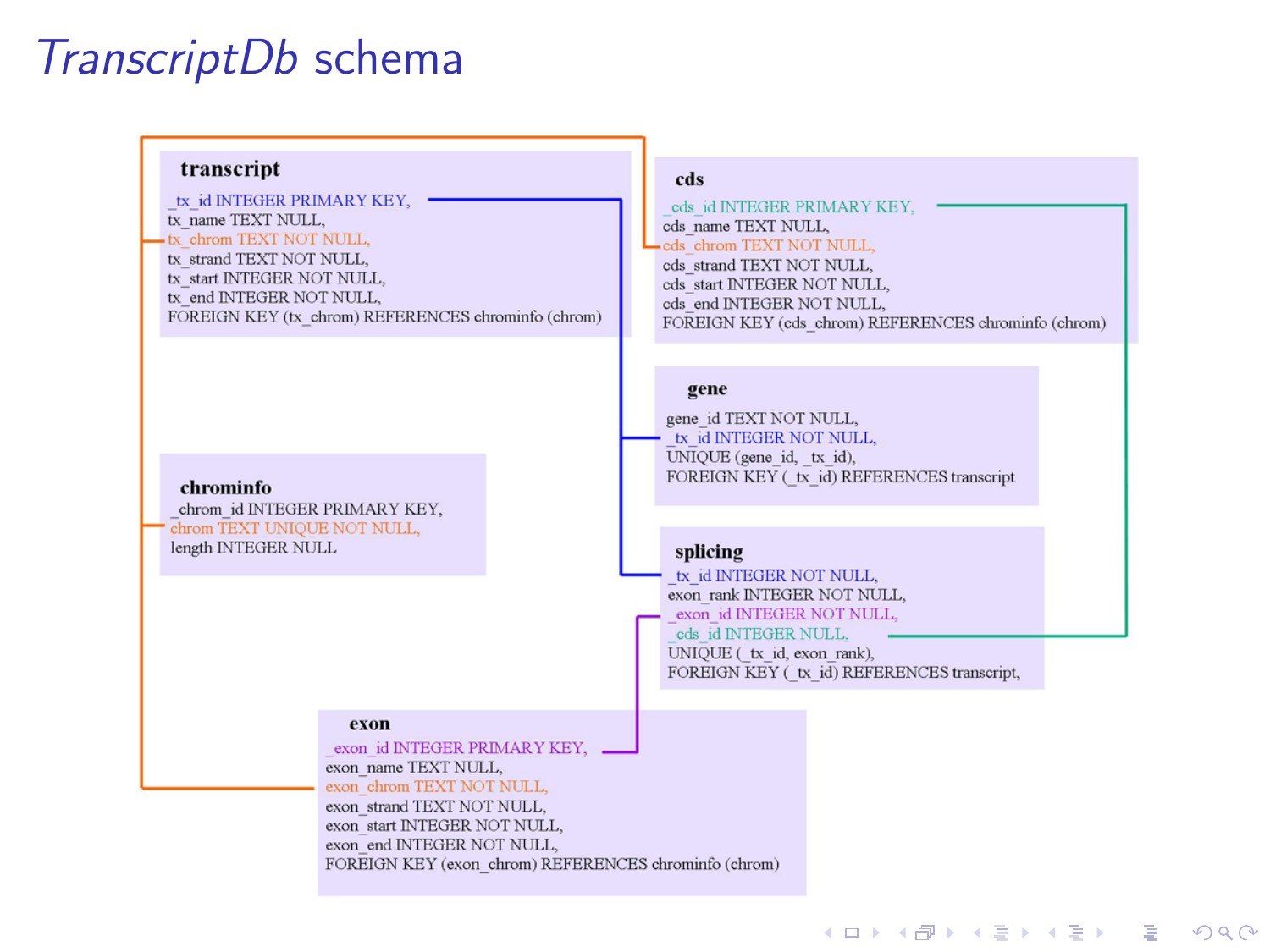## Ungrouped transcript-related information

#### **Extractors**

transcripts, exons, cds

```
> tx <- transcripts(txdb)
> length(tx)
```
[1] 49409

> head( $tx, 5$ )

GRanges with 5 ranges and 2 elementMetadata values

|                   | seqnames |                         | ranges strand | tx_id | $tx_name$                                                                     |
|-------------------|----------|-------------------------|---------------|-------|-------------------------------------------------------------------------------|
|                   | $Rle$    |                         |               |       | <iranges> <rle>   <integer> <character></character></integer></rle></iranges> |
| $[1]$             |          | chr1 [4797974, 4832908] | $+$           |       | 14 uc007afg.1                                                                 |
| $\lceil 2 \rceil$ |          | chr1 [4797974, 4836816] | $+$           |       | 15 uc007afh.1                                                                 |
| <b>[3]</b>        |          | chr1 [4847895, 4887985] | $+$           |       | 16 uc007afi.1                                                                 |
| $\lceil 4 \rceil$ |          | chr1 [4848119, 4880877] | $+$           |       | 17 uc007afj.1                                                                 |
| <b>F51</b>        |          | chr1 [5073254, 5089858] | $+$           |       | 20 uc007afm.1                                                                 |

<span id="page-7-0"></span>seqlengths

chr1 chr2 ... chrX\_random chrY\_random 197195432 181748087 ... 1785075 [5](#page-6-0)[86](#page-7-0)[82](#page-8-0)[4](#page-2-0)[6](#page-3-0)[1](#page-13-0)<br>197195432 181748087 ... 1785075 58682461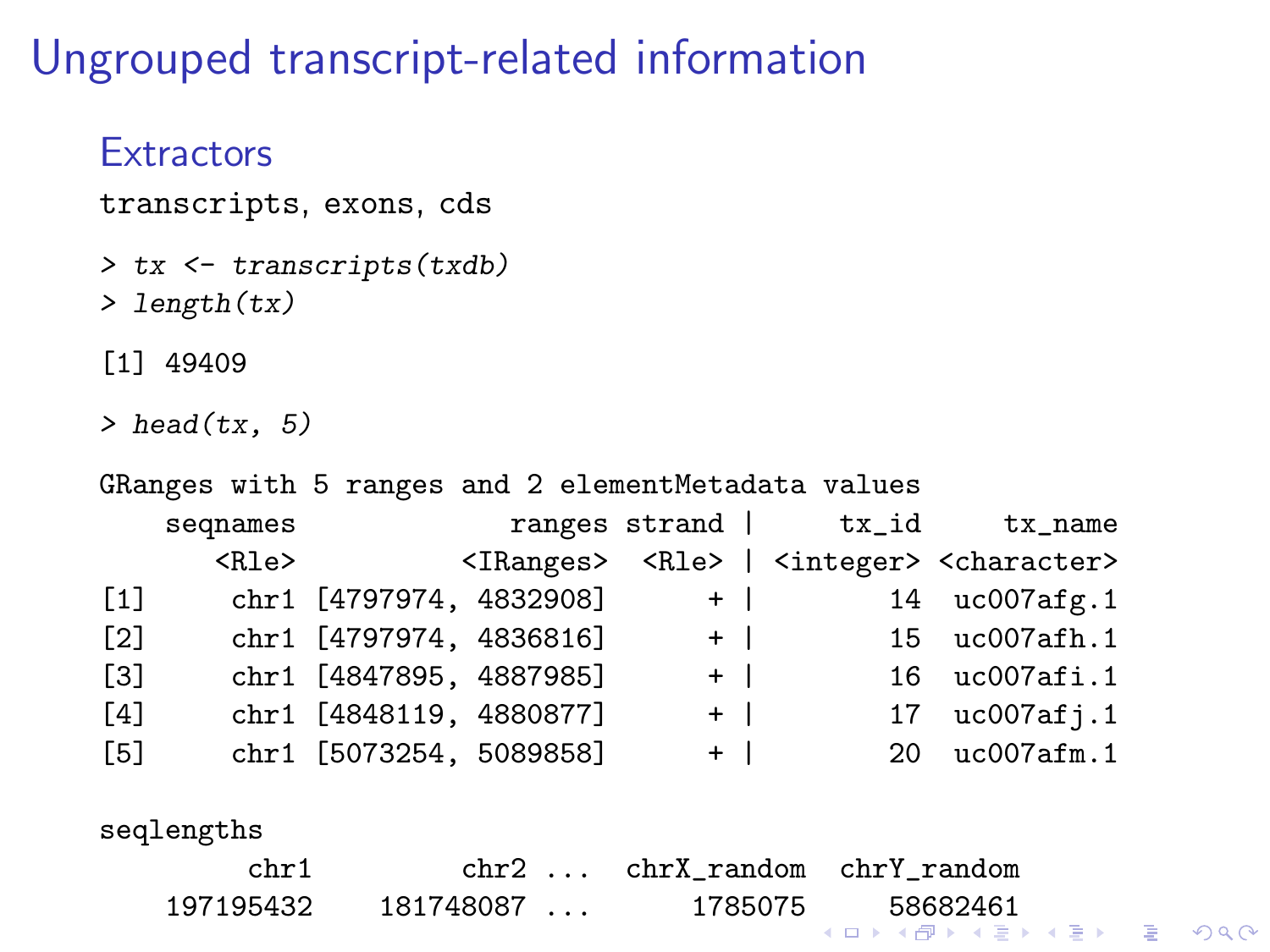# Grouped transcript-related information

### **Extractors**

transcriptsBy, exonsBy, cdsBy, intronsByTranscript, fiveUTRsByTranscript, threeUTRsByTranscript

```
> txExons <- exonsBy(txdb)
> txIntrons <- intronsByTranscript(txdb)
\frac{\Sigma_{\text{txFxons}}}{\Sigma_{\text{tx}}^2}GRangesList of length 1
$6
GRanges with 2 ranges and 3 elementMetadata values
   seqnames ranges strand | exon_id exon_name
      <Rle> <IRanges> <Rle> | <integer> <character>
[1] chr1 [4483181, 4483816] - | 15 NA
[2] chr1 [4481009, 4482749] - | 14 NA
   exon_rank
   <integer>
[1] 1
\begin{bmatrix} 2 \end{bmatrix} 2
```
**KOD KAD KED KED DRA** 

<span id="page-8-0"></span>seqlengths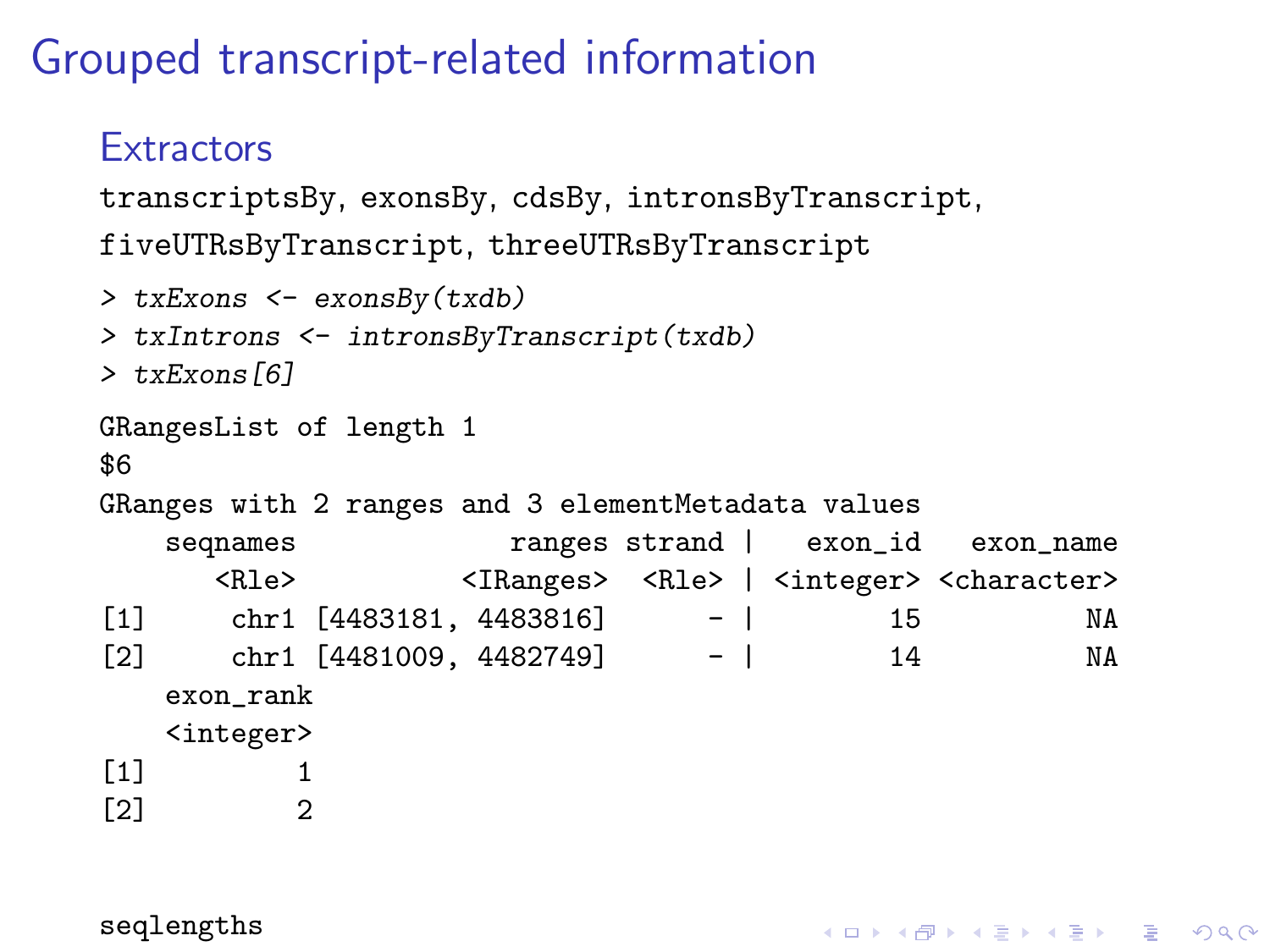# Standard GRanges accessors can be used

Accessors

names, length, elementMetaData, width, ranges,start,end Examples:

**KOD KAD KED KED DRA** 

```
\geq head(start(tx))
```
[1] 4797974 4797974 4847895 4848119 5073254 5073254

```
> head(ranges(txExons), n=1)
```

```
CompressedIRangesList of length 1
$^{\circ}1^{\circ}IRanges of length 2
      start end width
[1] 3203520 3205713 2194
[2] 3195985 3197398 1414
> head(elementMetadata(tx), n=2)
DataFrame with 2 rows and 2 columns
      tx_id tx_name
  <integer> <character>
```

```
1 14 0.000 1
```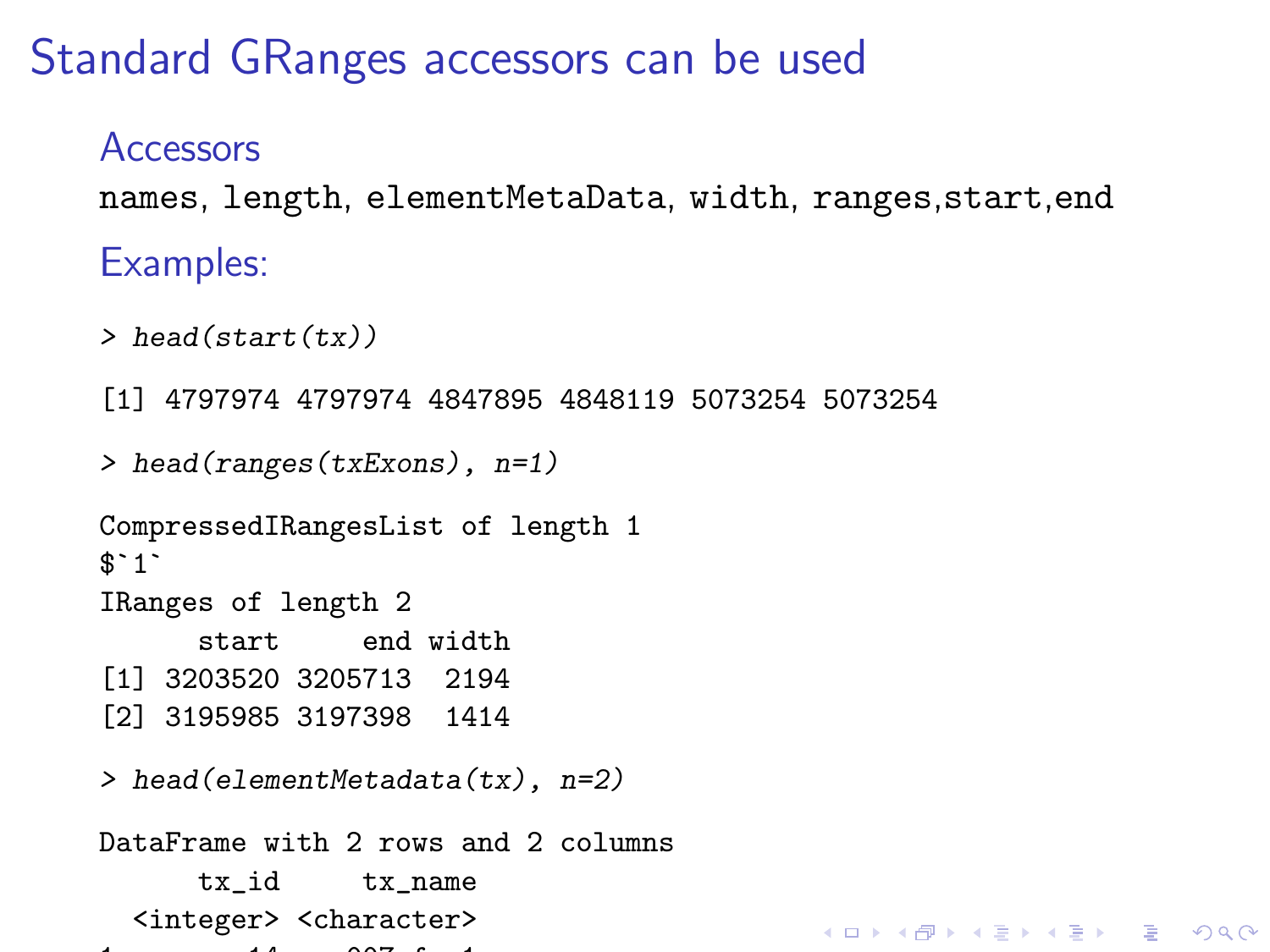## GenomicFeatures exercise 1

Load the transciptDB object above and then gather the annotations for transcripts as grouped by their genes.

K ロ ▶ K 個 ▶ K 할 ▶ K 할 ▶ 이 할 → 9 Q Q →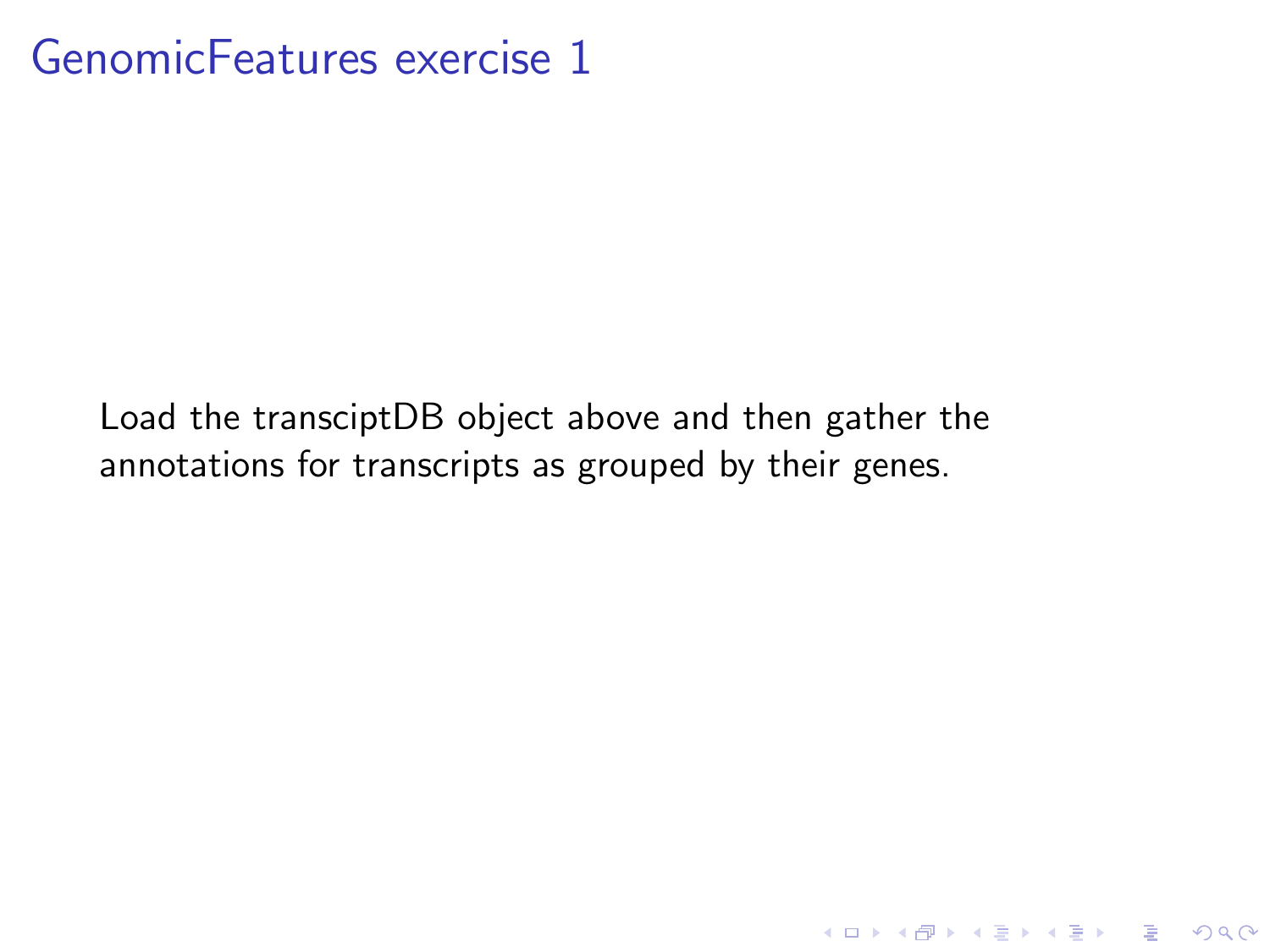K ロ K K d K K B K K B K X A K K K G K C K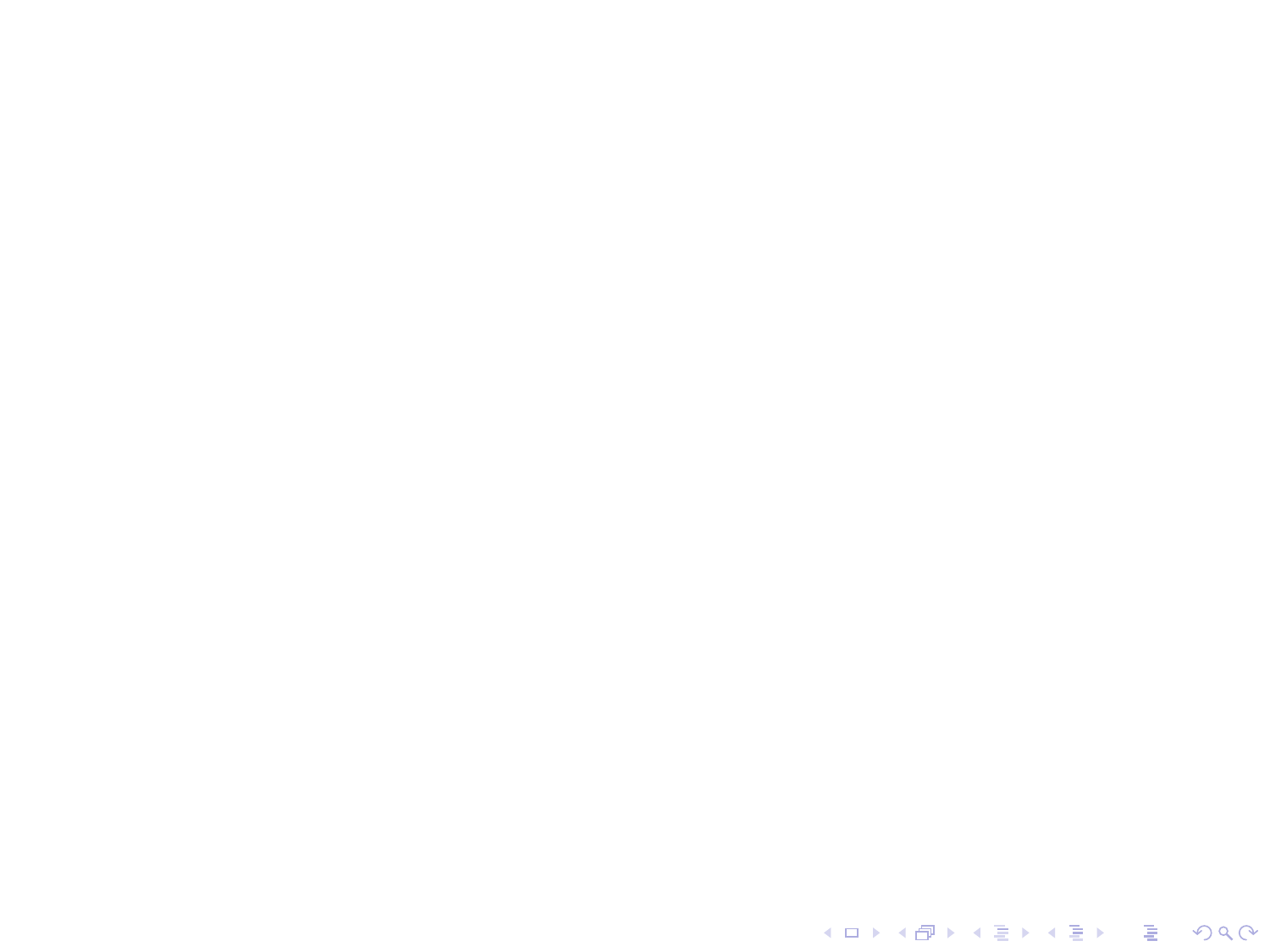## GenomicFeatures exercise 1 solution

- > library(GenomicFeatures)
- $>$  txdb  $<-$
- + loadFeatures(system.file("extdata", "mm9\_knownGene.sqlite", + package = "SeattleIntro2010"))

**KOD KAD KED KED DRA** 

> myTranscripts <- transcriptsBy(txdb, by="gene")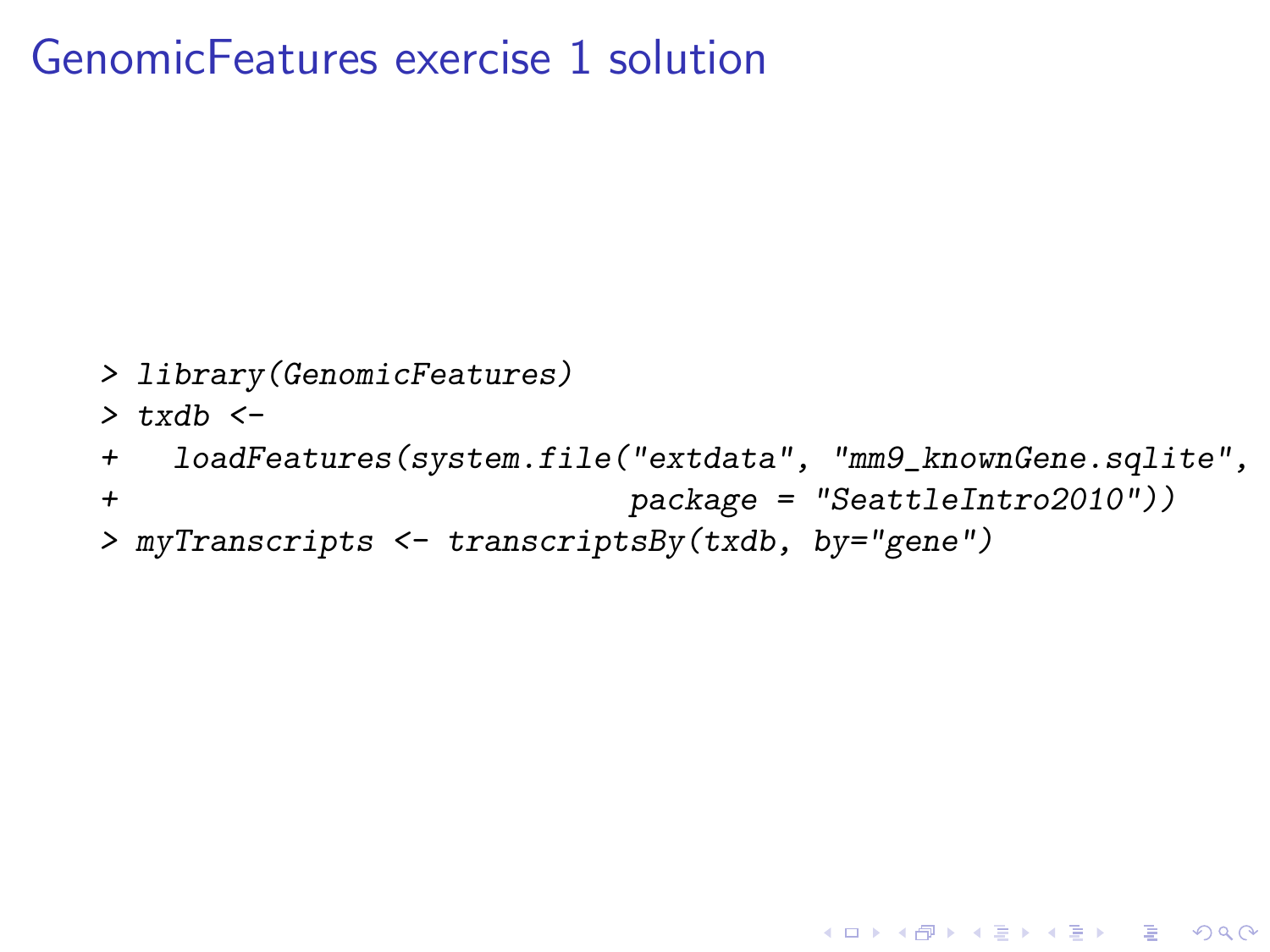# Overlapping with transcripts

### **Methods**

findOverlaps, countOverlaps, match, %in%, subsetByOverlaps

### Usage and help:

```
> findOverlaps(query, subject, maxgap = 0L, minoverlap = 1L,
+ type = c("any", "start", "end"),+ select = c("all", "first"))
```
### Example

> grngs <- GRanges("chr1", gaps(ranges(txIntrons[[7]])), "-") > countOverlaps(grngs, tx)

**KOD KAD KED KED DRA** 

<span id="page-13-0"></span>[1] 5 4 4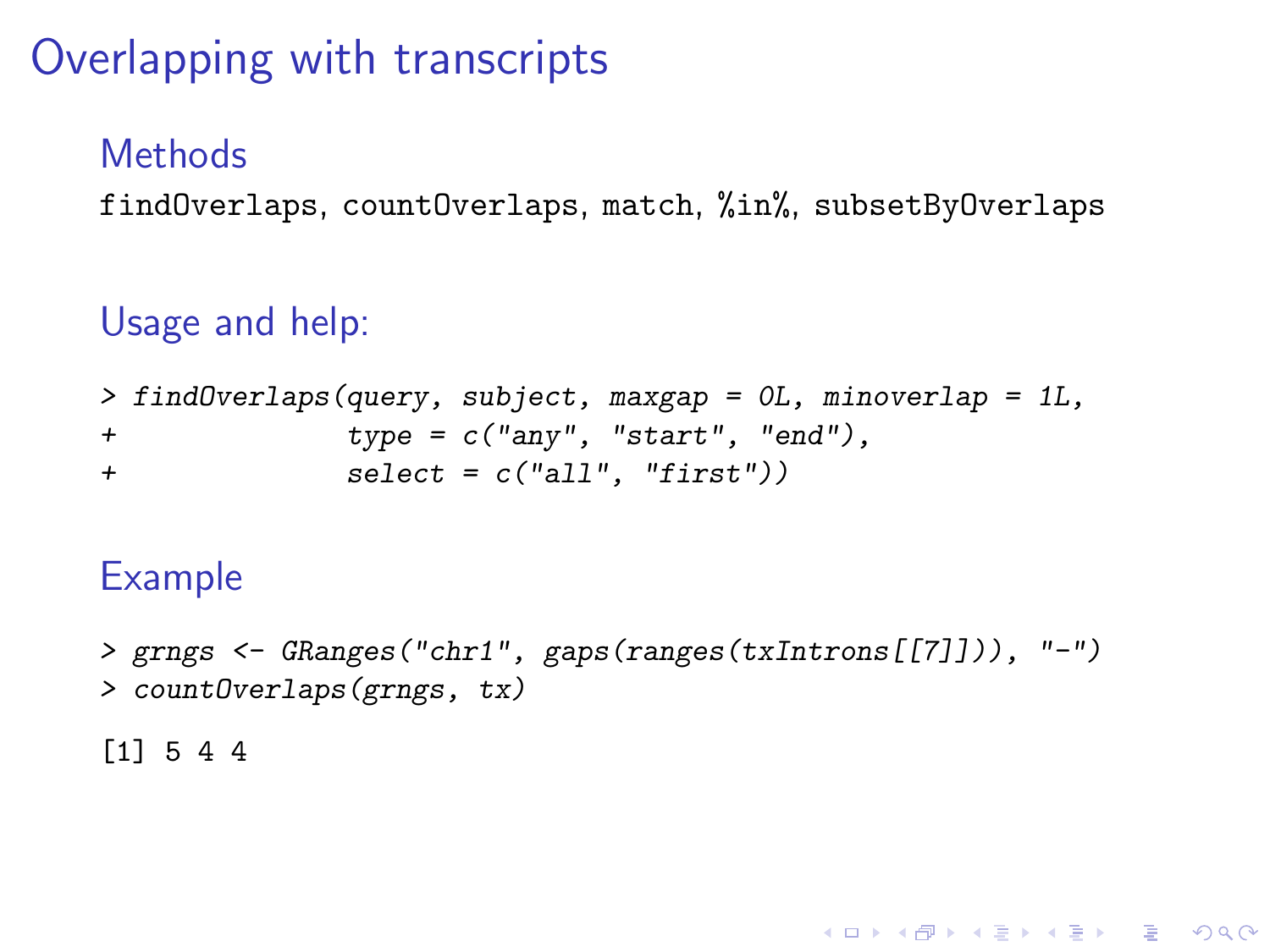# Using Annotations and Genomic Ranges

Let's begin by learning what we need to extract data for chromosomes 3 and 5

### Example

```
> library(GenomicFeatures)
> txdb <- makeTranscriptDbFromUCSC(genome="sacCer2", tablename="sgdGene
> saveFeatures(txdb, "sacCer2_sgdGene.sqlite")
> txdb <- loadFeatures(system.file("extdata", "sacCer2_sgdGene.sqlite",
+ package = "SeattleIntro2010"))
> t <- transcripts(txdb)
> seqlengths(t)
> ## length of chr3 and 5 is 316617 and 576869
> chr3Len <- seqlengths(t)["chrIII"]
> chr5Len <- seqlengths(t)["chrV"]
> ## Define a GRanges object that describes the sequences we want to re
> gr \leq GRanges(seqnames = Rle(c("chrIII","chrV")),
+ ranges = IRanges(1,width=c(chr3Len,chr5Len)),
+ seqlengths = c(chr3Len, chr5Len))
> ## And of course we also need a bam file
> fl <- system.file("extdata", "SRR002051.chrI-V.bam",
+010")
```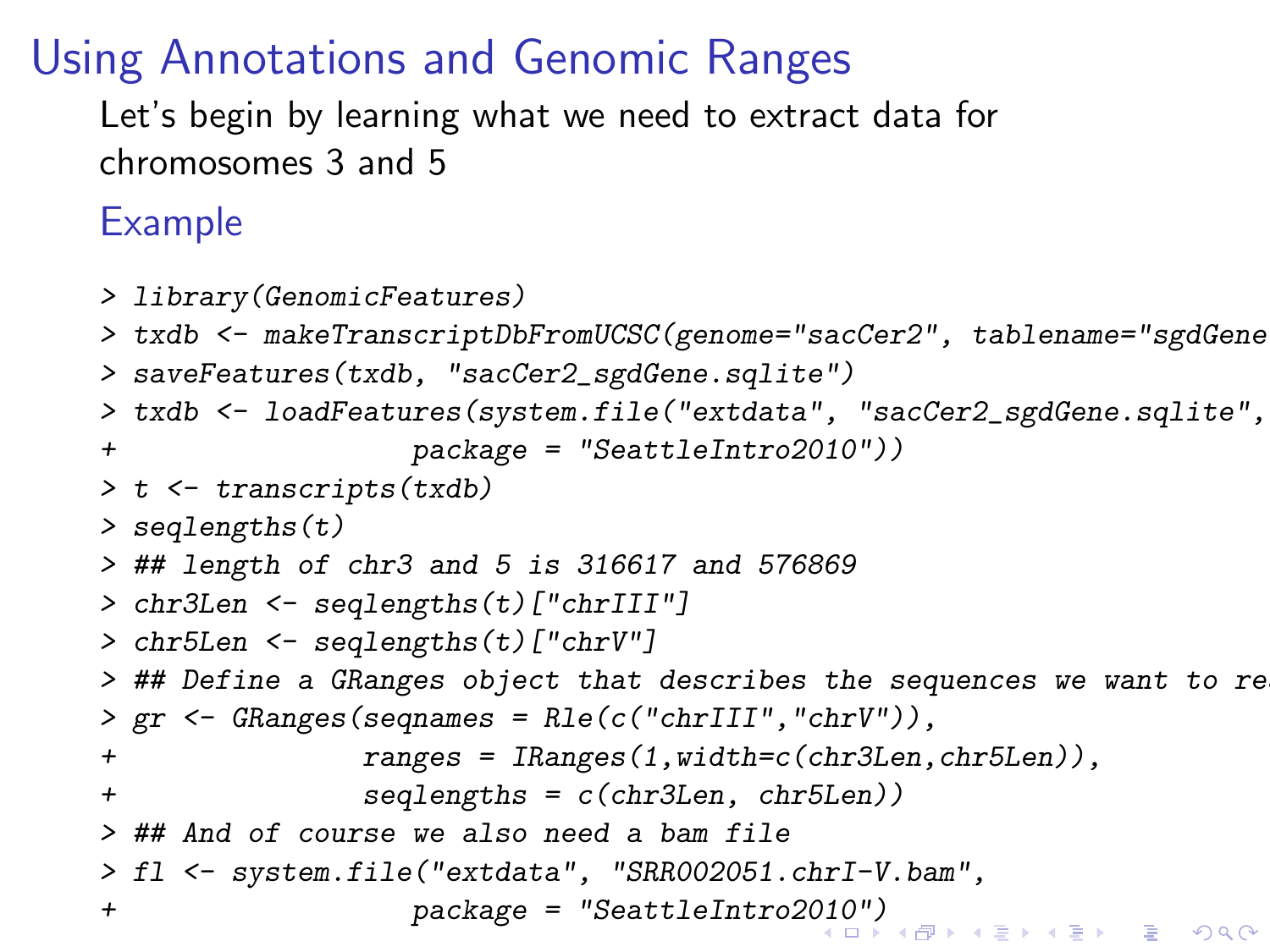# Using Annotations and Genomic Ranges

- ▶ readGappedAlignments calls readBamGappedAlignments
- $\triangleright$  This is a good demo of the "..." argument
- $\triangleright$  This also shows some of the complexity of the R help system

### Example

```
> ## A convenient way:
> library(ShortRead)
> grGappedBam <- readGappedAlignments(fl)
> grbam <- grg(grGappedBam)
> grbam <- grbam[seqnames(grbam) %in% c("chrIII","chrV")]
> seqlengths(grbam) <- c(chr3Len, chr5Len)
>
+ ## Look at the help here
+ # ?readGappedAlignments
+ ## and here
+ # ?readBamGappedAlignments
```
**KORKARA REPASA DA VOCA**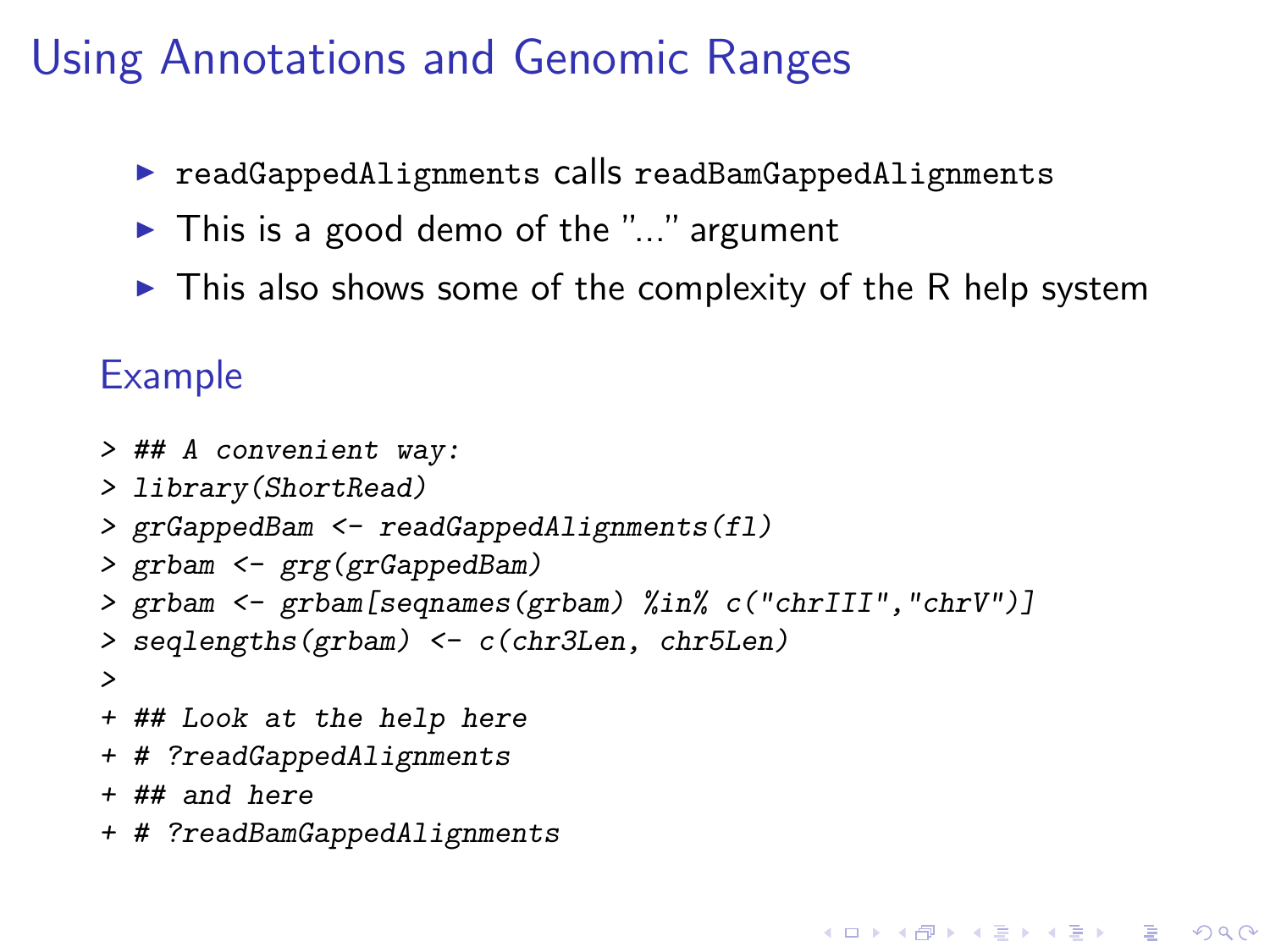# Using Annotations and Genomic Ranges

- ▶ readGappedAlignments calls readBamGappedAlignments
- $\blacktriangleright$  This is a good demo of the "..." argument
- $\triangleright$  This also shows some of the complexity of the R help system

**KORKARA REPASA DA VOCA** 

### Example

```
> ## The most convenient way
> grGappedBam <- readGappedAlignments(fl, index=fl,
+ which=gr)
> grbam <- grg(grGappedBam)
> seqlengths(grbam) <- c(chr3Len, chr5Len)
> ## I saved this for you
> save(grbam, file= "bamReadsChr3andChr5.rda")
```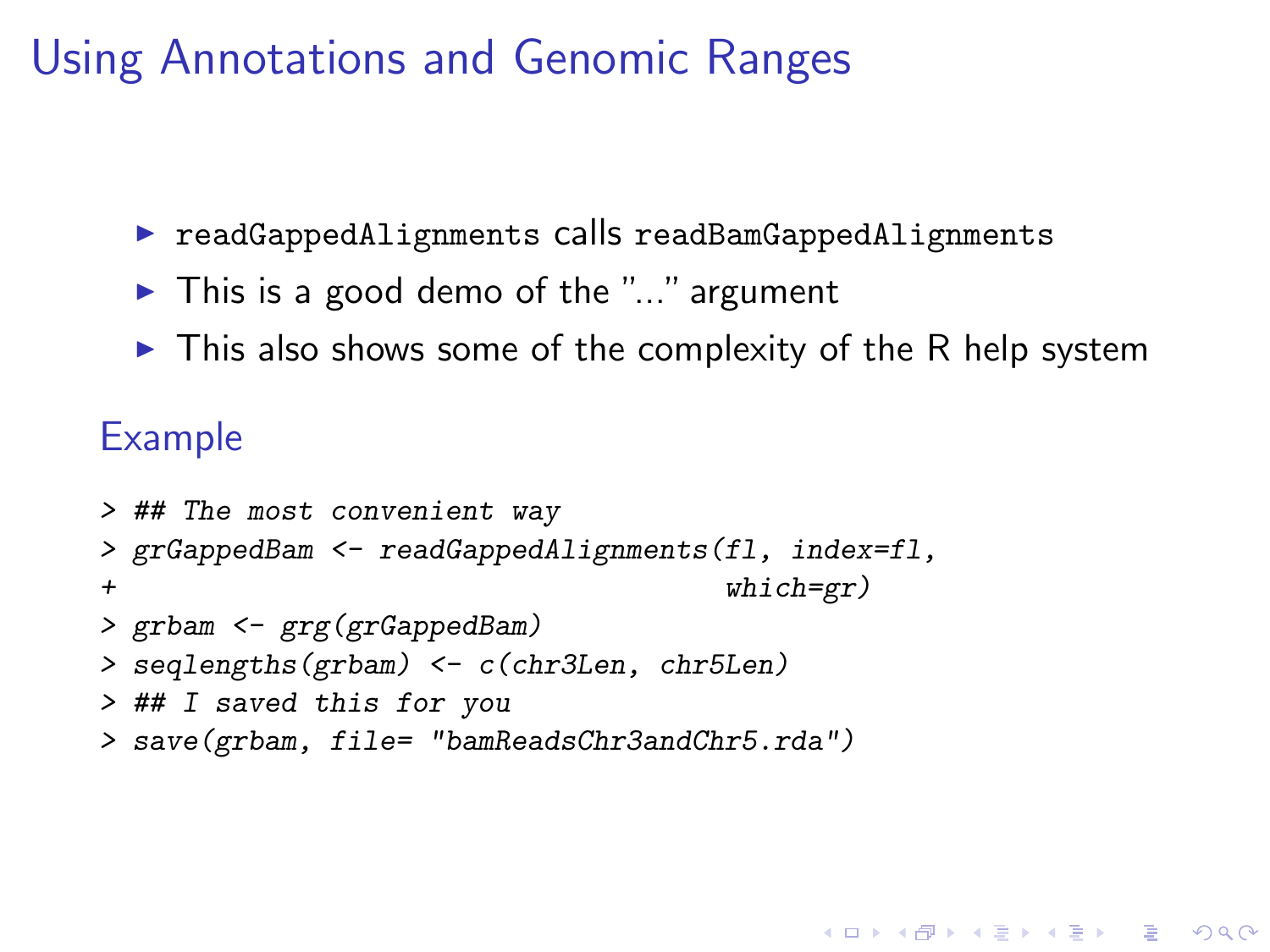#### Load in the Data and Annotations

### Example

```
> load(system.file("data", "bamReadsChr3andChr5.rda",
+ package = "SeattleIntro2010"))
> ## 1st get the annotations for all exons grouped by gene
> library(GenomicFeatures)
> txdb <- loadFeatures(system.file("extdata", "sacCer2_sgdGene.sqlite",
+ package = "SeattleIntro2010"))
> txs <- transcriptsBy(txdb, by="gene")
```
**KORKARA REPASA DA VOCA**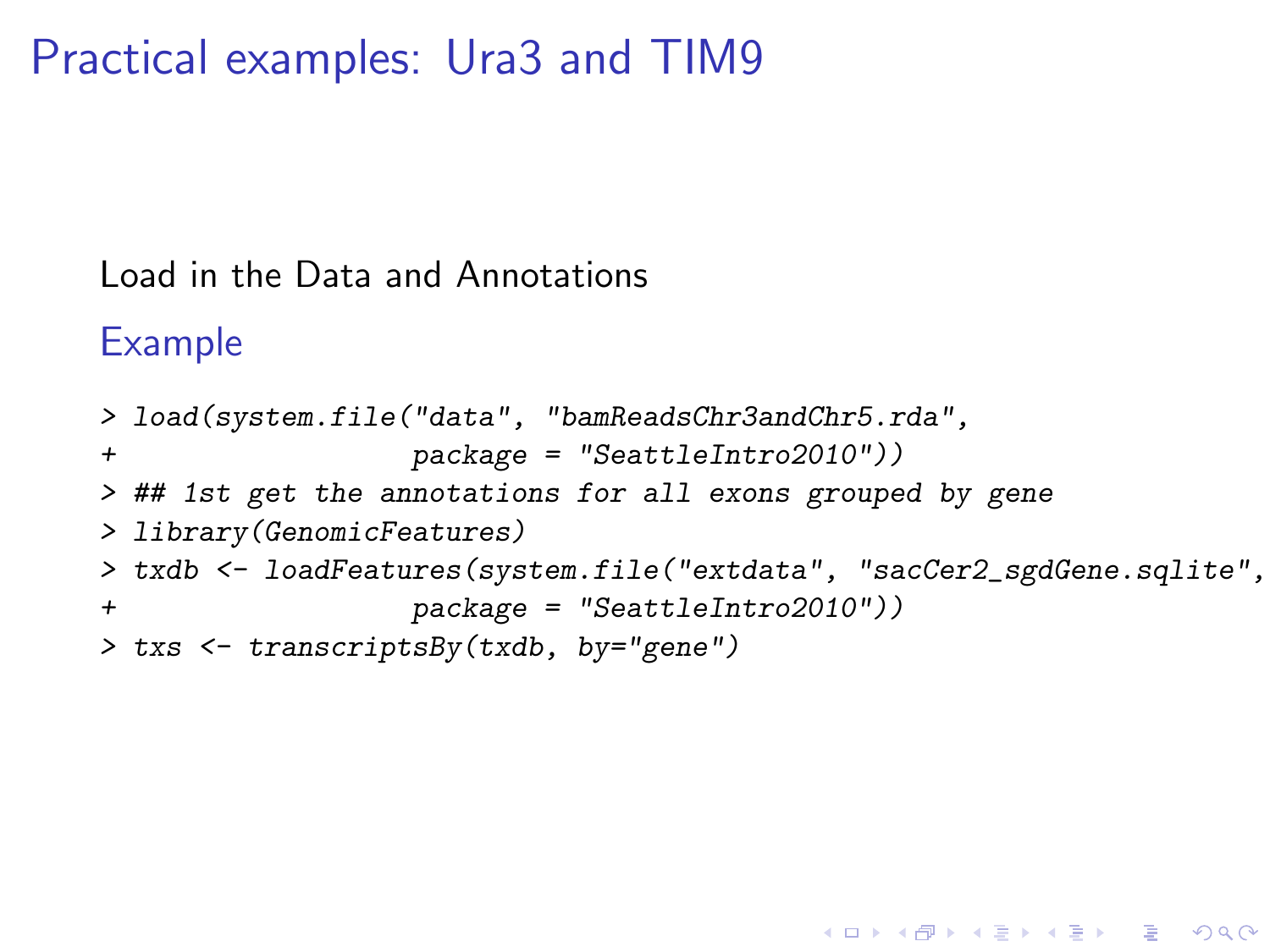Subset the annotations down to just two genes so that we can overlap with just those ranges.

#### Example

> ## Check if the gene IDs "YEL021W" & "YEL020W-A" are present > c("YEL021W","YEL020W-A") %in% names(txs) > ## Lets extract only two genes  $>$  ind = names(txs)  $%$ in $%$  c("YEL021W","YEL020W-A")  $>$  txpair = txs[ind] > ## drop strand info. (so we will match both + and - strands) > sgrbam <- grbam > strand(sgrbam) <- rep("\*",length(strand(sgrbam)))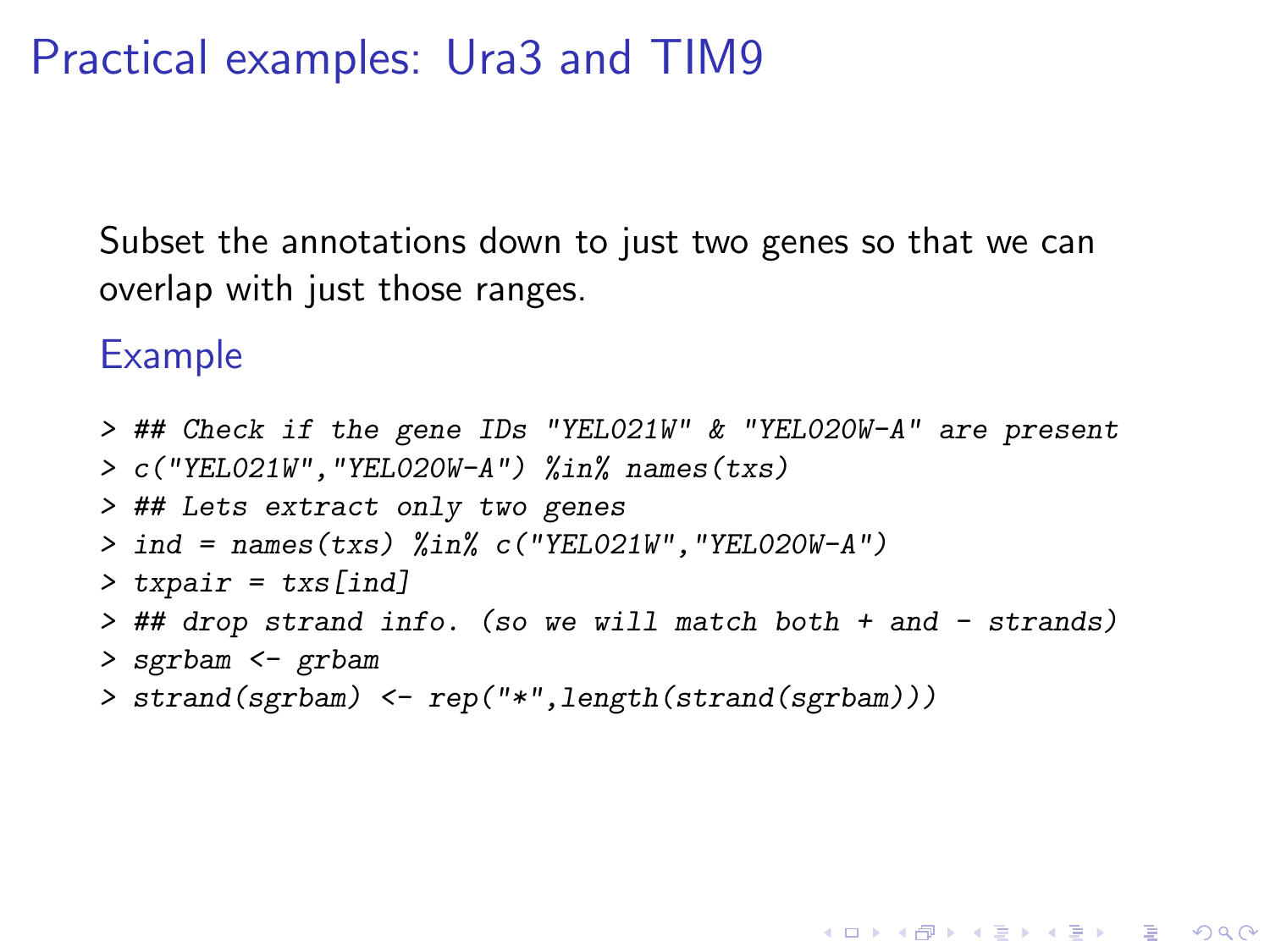Use findOverlaps to see which things match

Example

- > OL <- findOverlaps(sgrbam, txpair)
- > head(matchMatrix(OL))
- > ind <- matchMatrix(OL)[,"query"]
- > ## Subset to just the data that overlapped

**KORKARYKERKER OQO** 

- > subData <- grbam[ind]
- > seqlengths(subData) <- chr5Len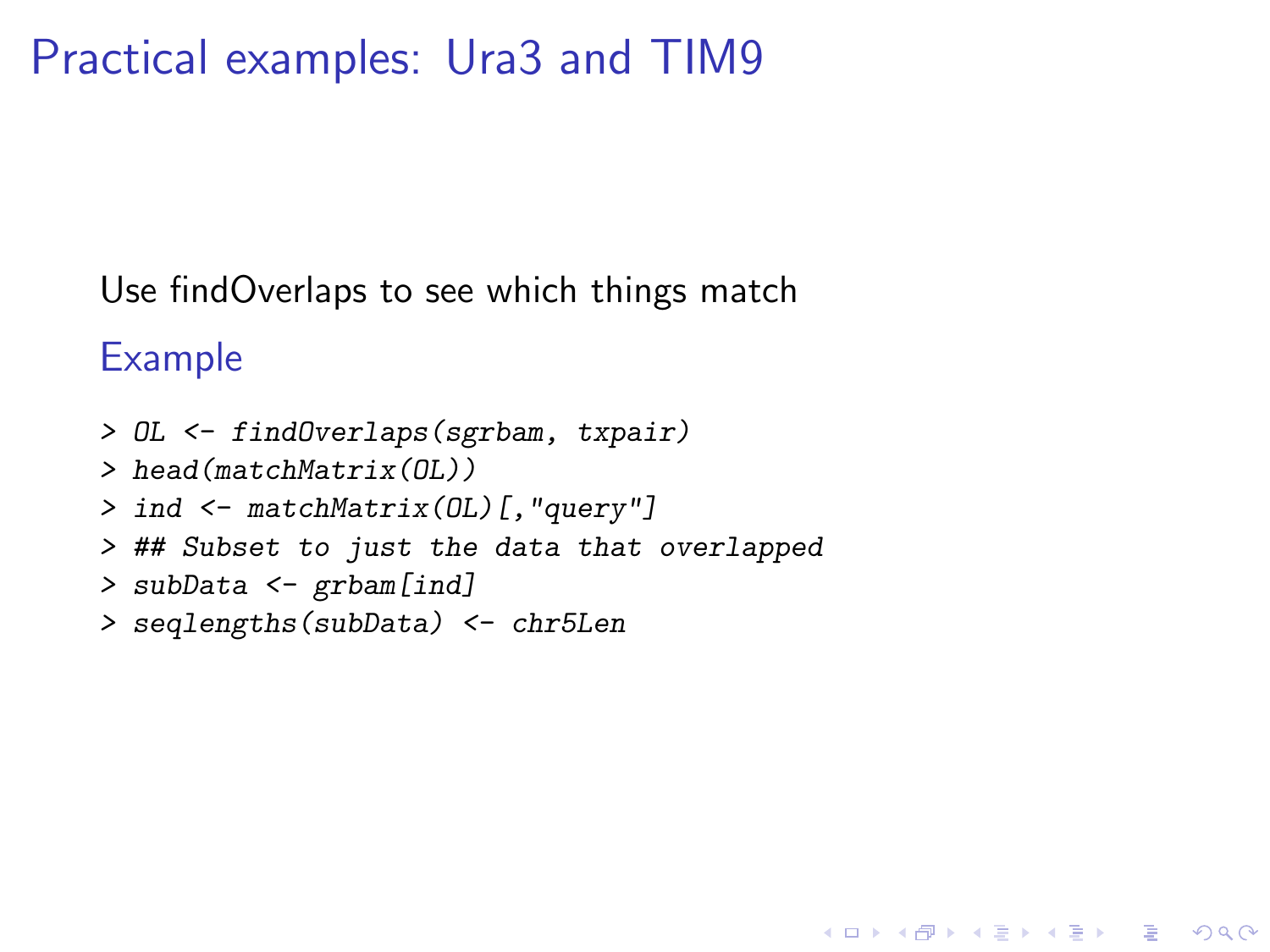We can also do this process in reverse (starting with ranges)

**KORKARYKERKER OQO** 

Example

- > ##starting with the data object
- > subData
- > ## call findOverlaps()
- > OLrev <- findOverlaps(subData, txs)
- > matchMatrix(OLrev)
- > ## Then extract the genes that overlapped
- > ind <- unique(matchMatrix(OLrev)[,"subject"])
- > txs[ind]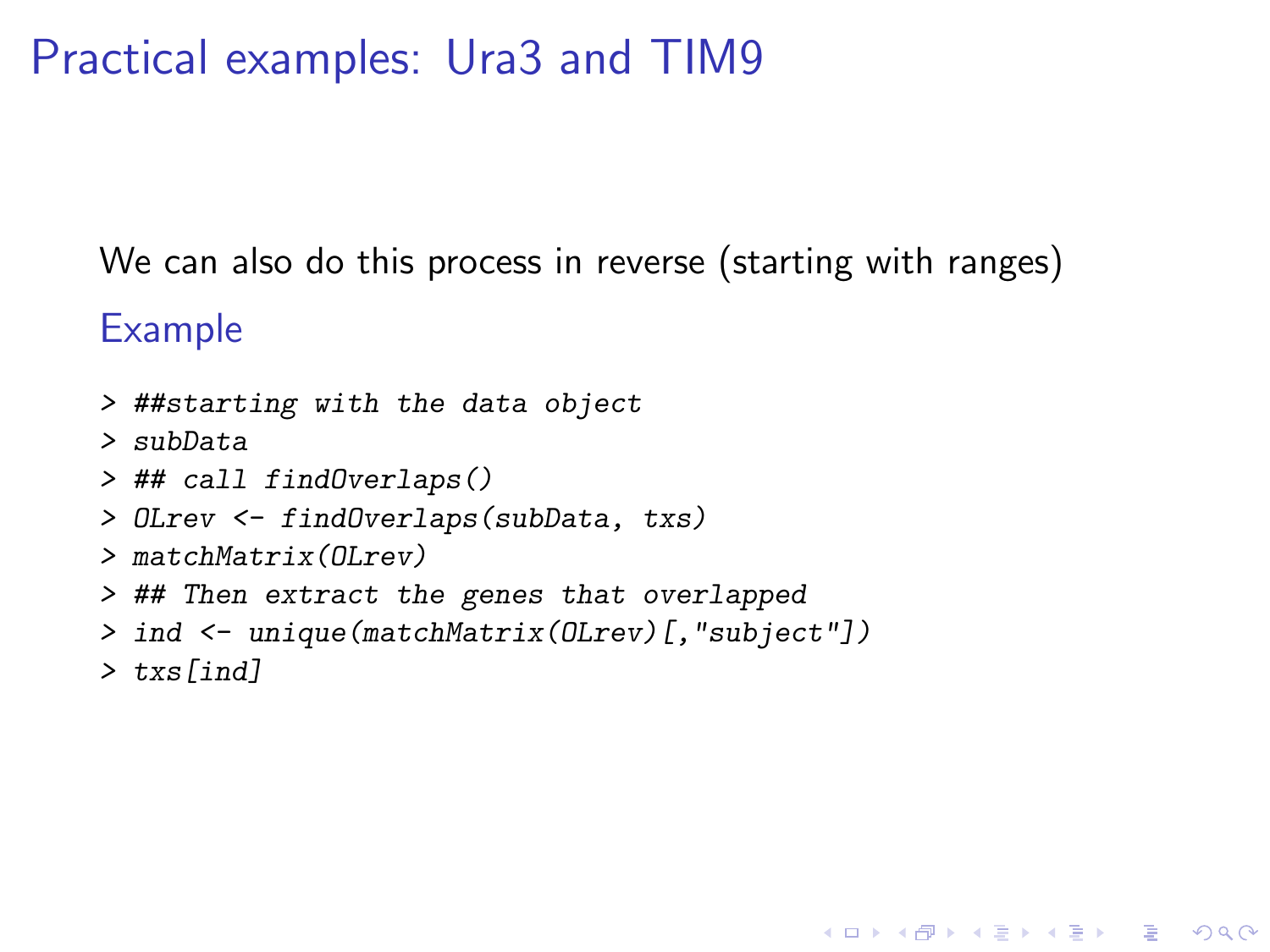Use the code below to load the results from the DE data from Martins talk earlier in the day. Use your gene centric annotation skills to find any gene names for the top 6 gene IDs, and then use your new skills to find the ranges that correspond to these genes.

4 0 > 4 4 + 4 = + 4 = + = + + 0 4 0 +

```
> load(system.file("data", "nbTopTable.rda",
+ package = "SeattleIntro2010"))
```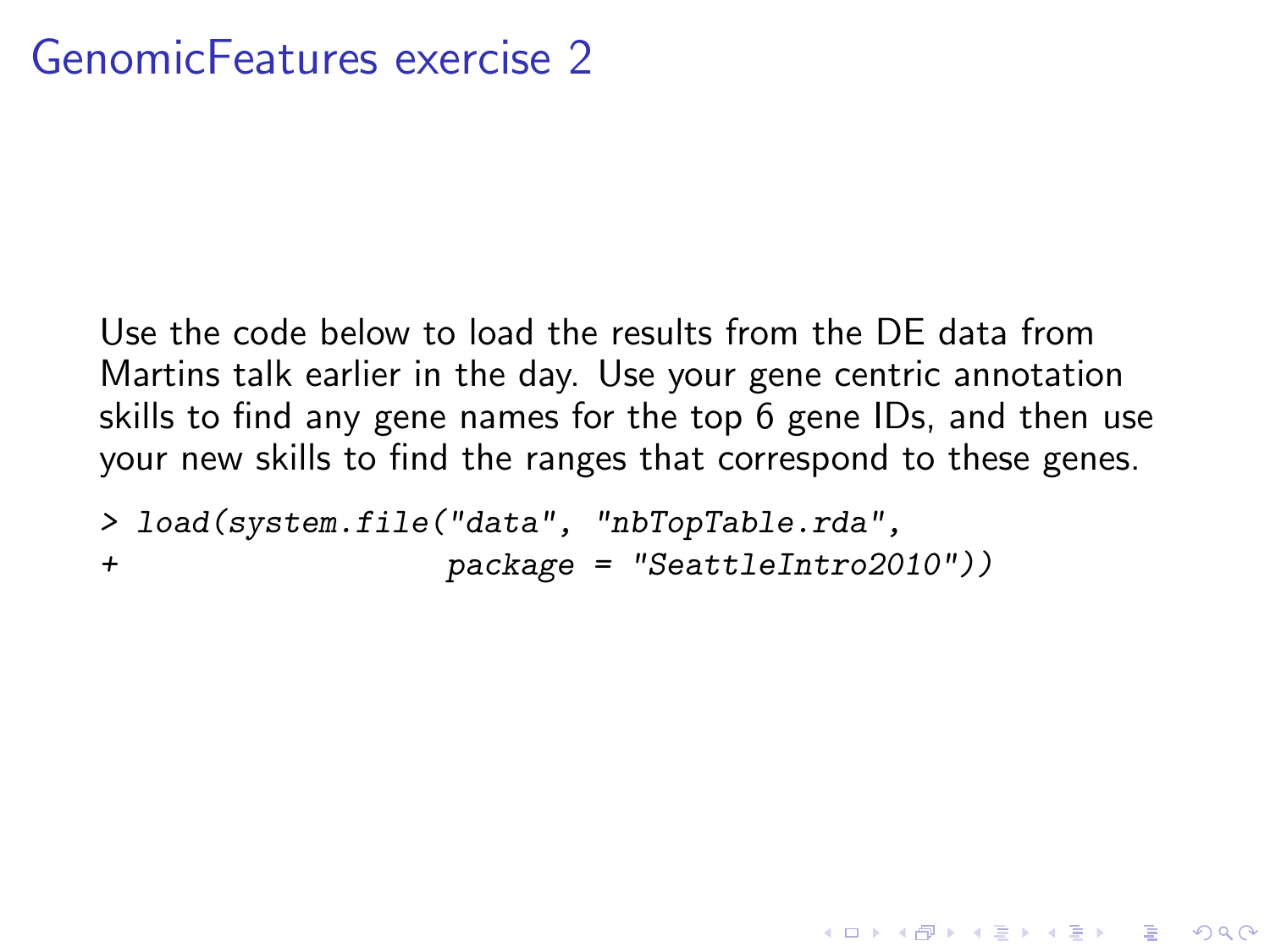K ロ K K d K K B K K B K X A K K K G K C K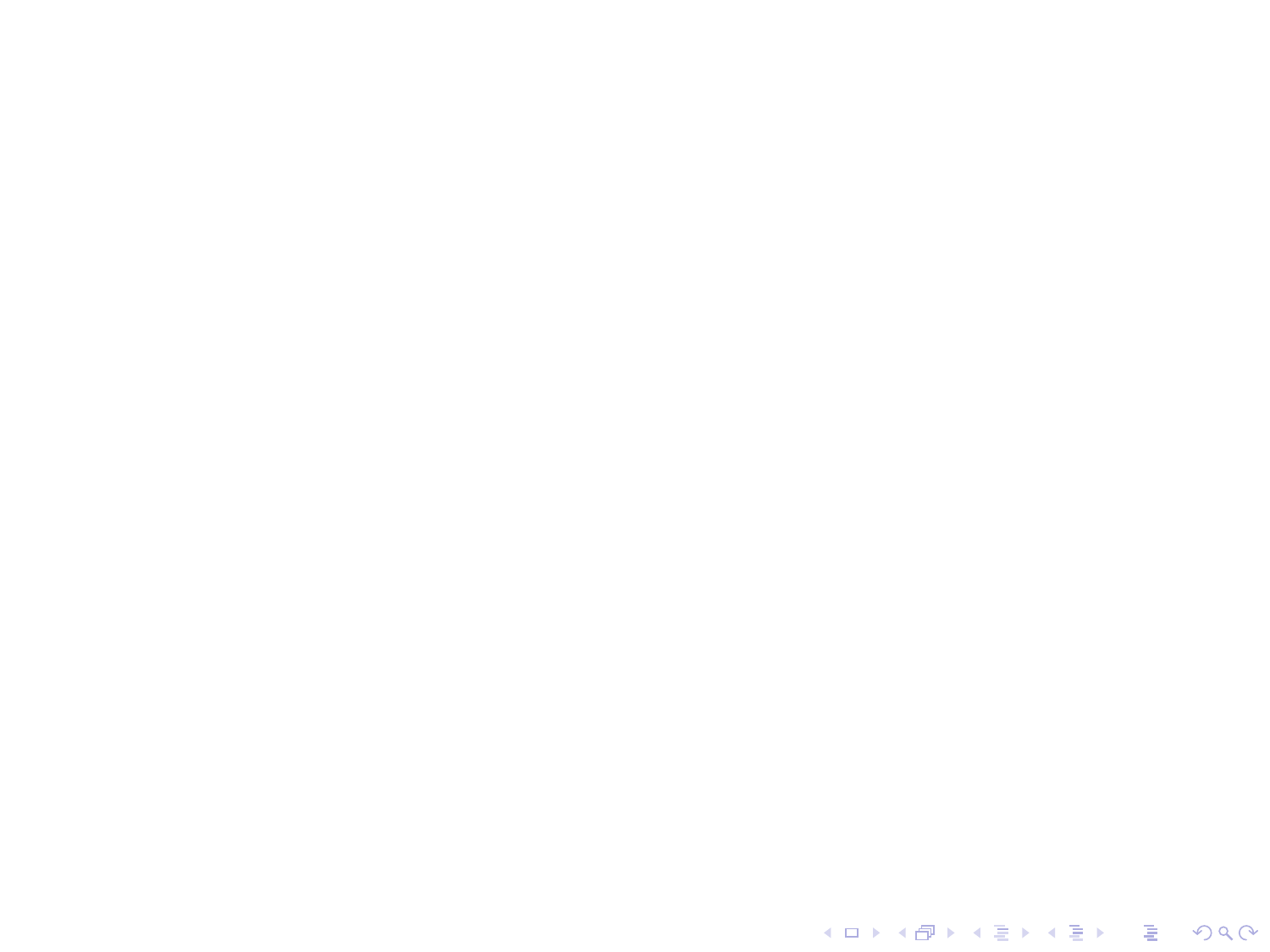### GenomicFeatures exercise 2 solution

> ## 1st lets see if any of these genes is even named  $>$  ids = head(nbTopTable)[,1] > library(org.Sc.sgd.db) > mget(ids, org.Sc.sgdGENENAME, ifnotfound=NA) > ## Now lets get the ranges  $>$  ind = names(txs) %in% ids  $> txSub = txsfind$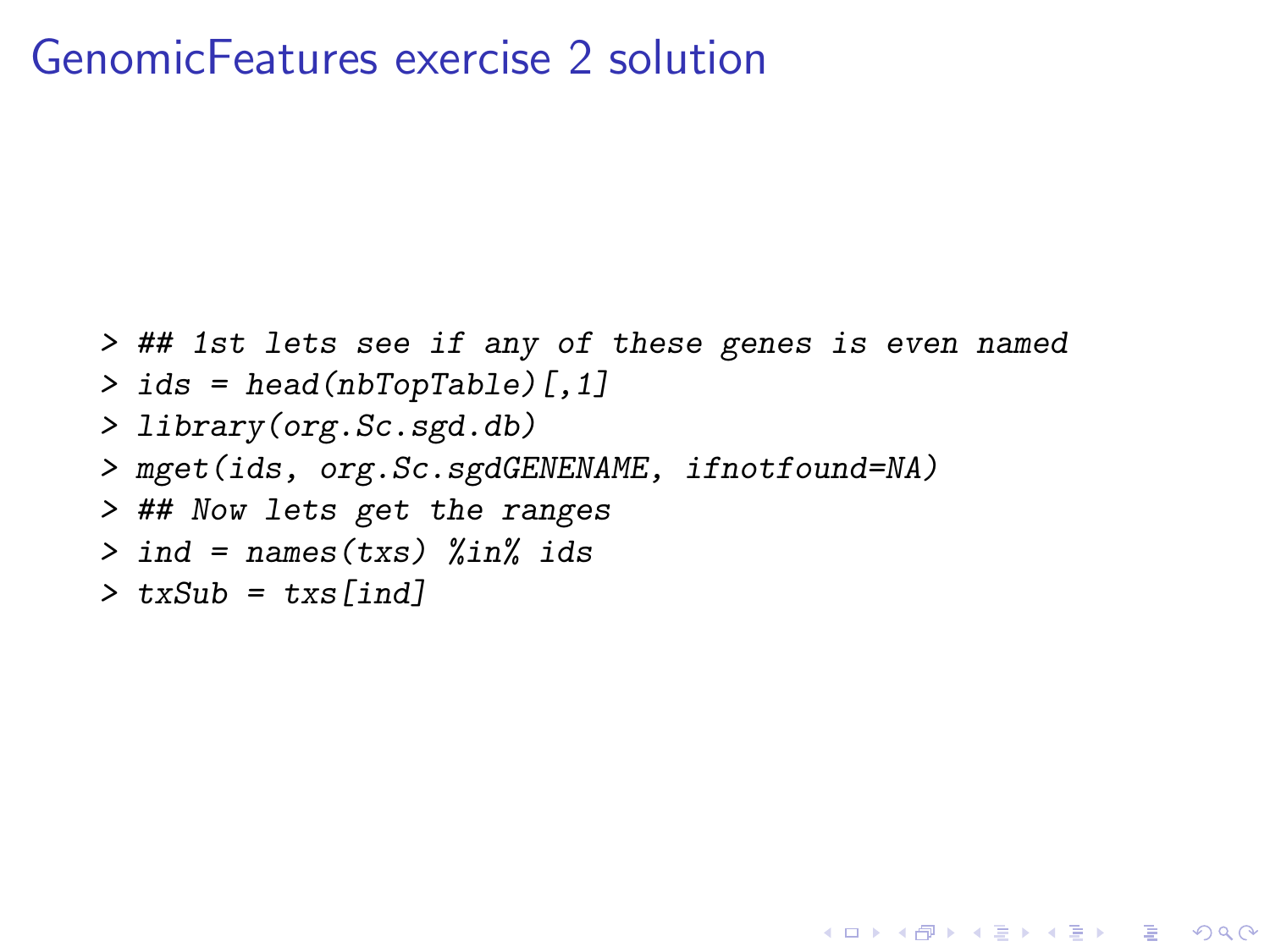$\triangleright$  Working with rtracklayer often involves wrapping things by using the GRangesForUCSCGenome wrapper

 $\triangleright$  Then you can launch a genome browser from R

### Example

```
> library(rtracklayer)
> ## construct a range that describes where you want to look
> range <- GRangesForUCSCGenome(genome="sacCer2", chrom="chrV",
+ ranges=ranges(subData),
+ strand = strand(subData))
> # browseGenome(range = range)
> NA
```
**KORKAR KERKER SAGA**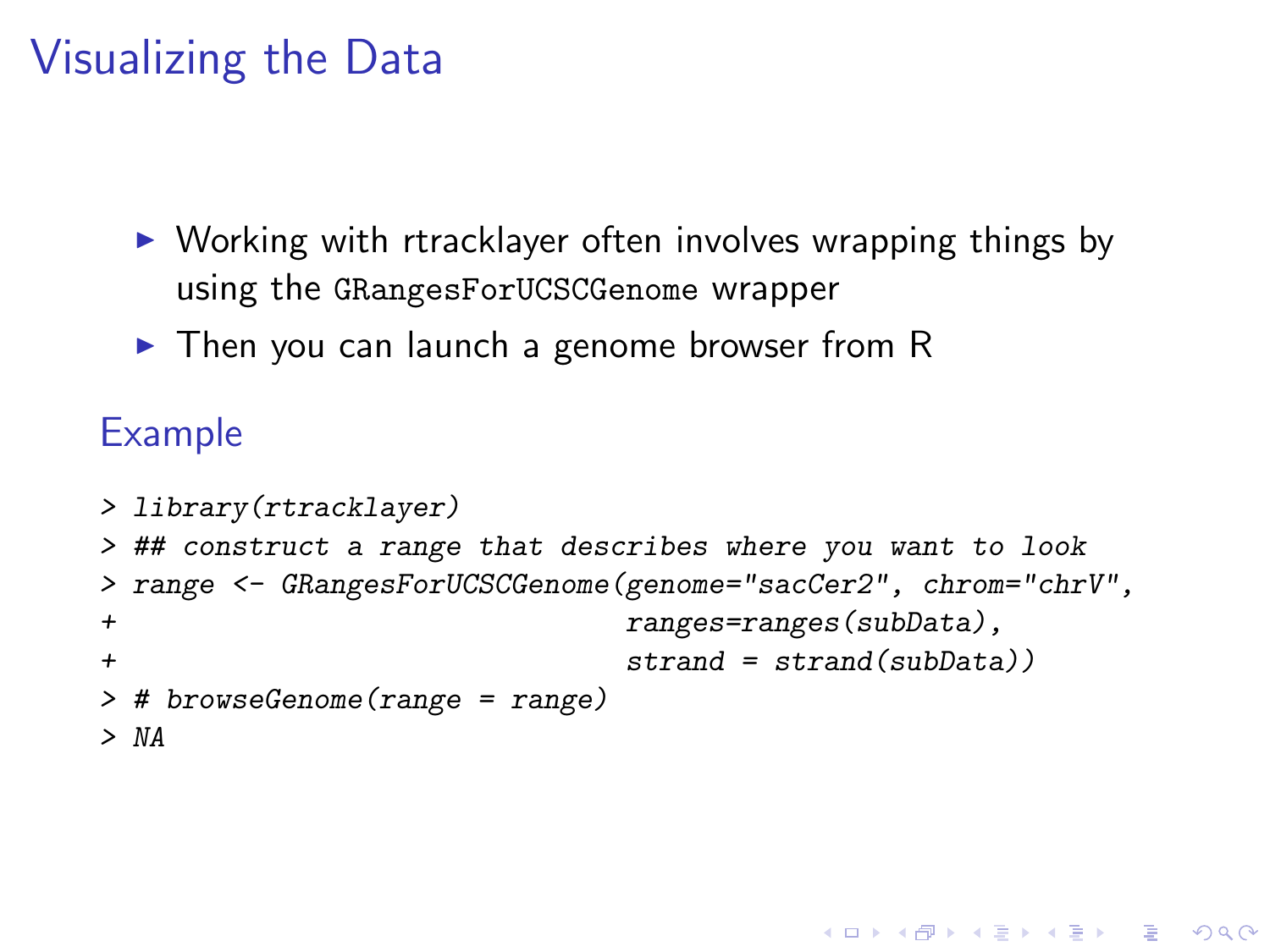- $\triangleright$  You can also save files as .bed .gff or .wig files
- $\triangleright$  Those files can then be imported into the genome browser

#### Example

```
> ## You can export your tracks (bed, gff and wig are supported)
> export( range, "GeneRange.bed")
> ## We also saved this for you
> loadedBedFile <- system.file("extdata", "GeneRange.bed",
+ package = "SeattleIntro2010")
> loadedBedFile
> ## Can upload this into genome browser
```
**KORKARYKERKER OQO**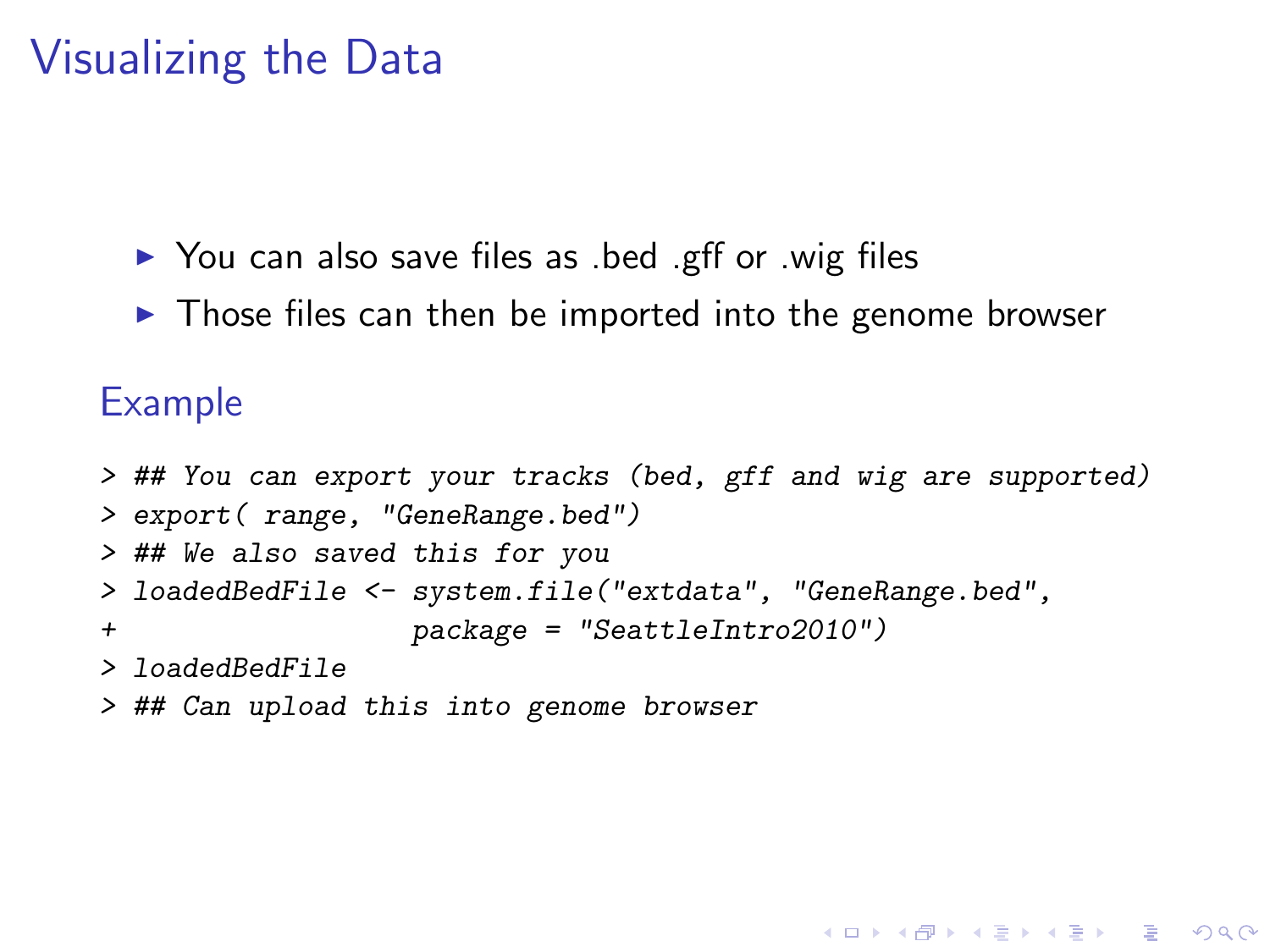#### Example

- > ## lets look at another one:
- $>$  ind = names(txs)  $\frac{\%}{\%}$  "YEL022W"
- $> tx = txs[ind]$
- > OL <- findOverlaps(grbam, tx)
- > ind <- matchMatrix(OL)[,"query"]

K ロ ▶ K 個 ▶ K 할 ▶ K 할 ▶ 이 할 → 이익 @

> subDat <- grbam[ind]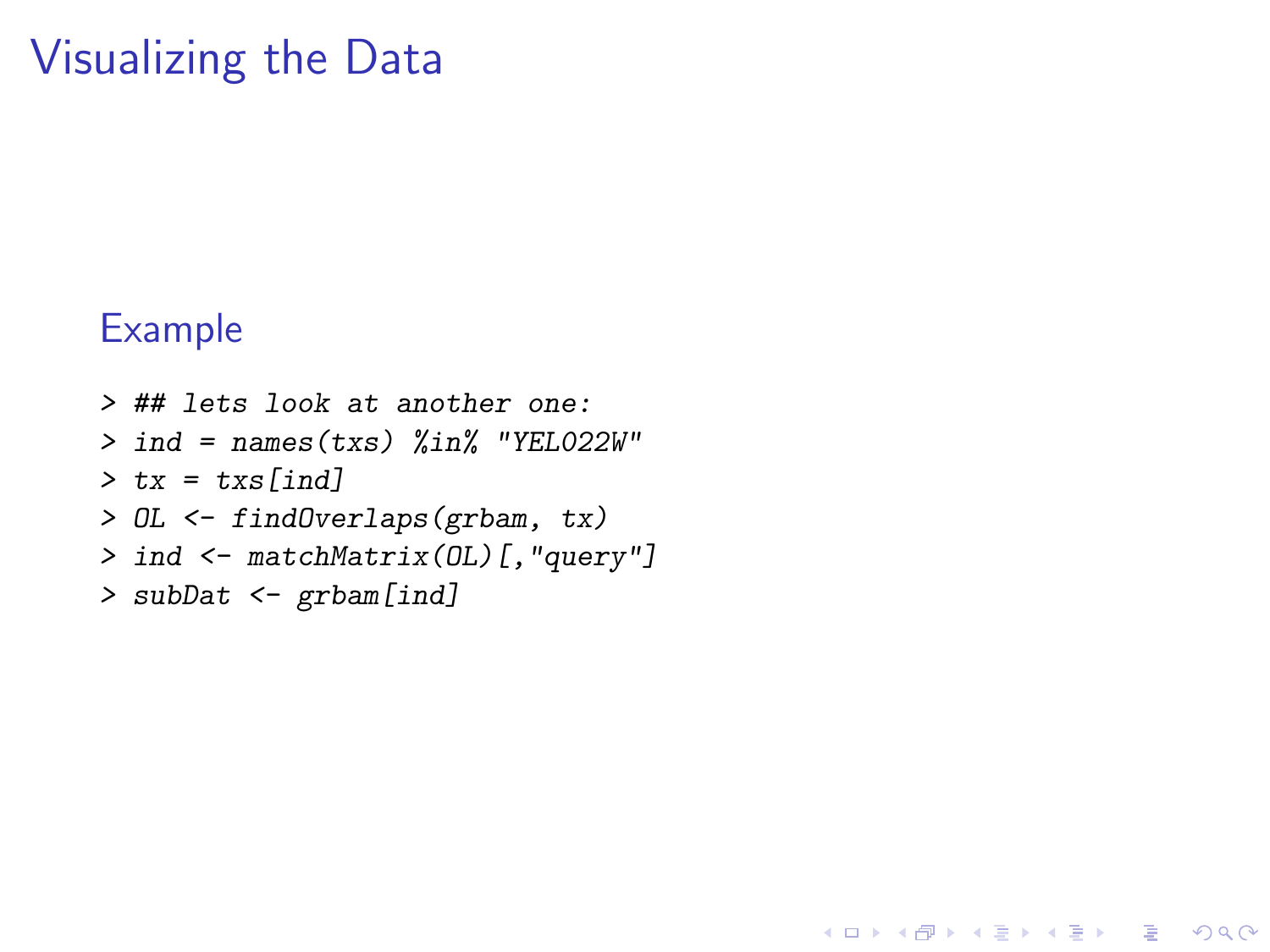coverage returns an rle with values computed to fit within the entire chromosome. Therefore we have to adjust for that.

### Example

> ## a shift solution > cov <- coverage(subData, shift=list(chrV=1-min(start(subData))))  $> x < -\frac{cov[\text{r}^{\prime\prime}(\text{r})]}{cov[\text{r}^{\prime\prime}]}$ > ## or a slice solution > x <- slice(coverage(subData), 1L)[["chrV"]][[1]]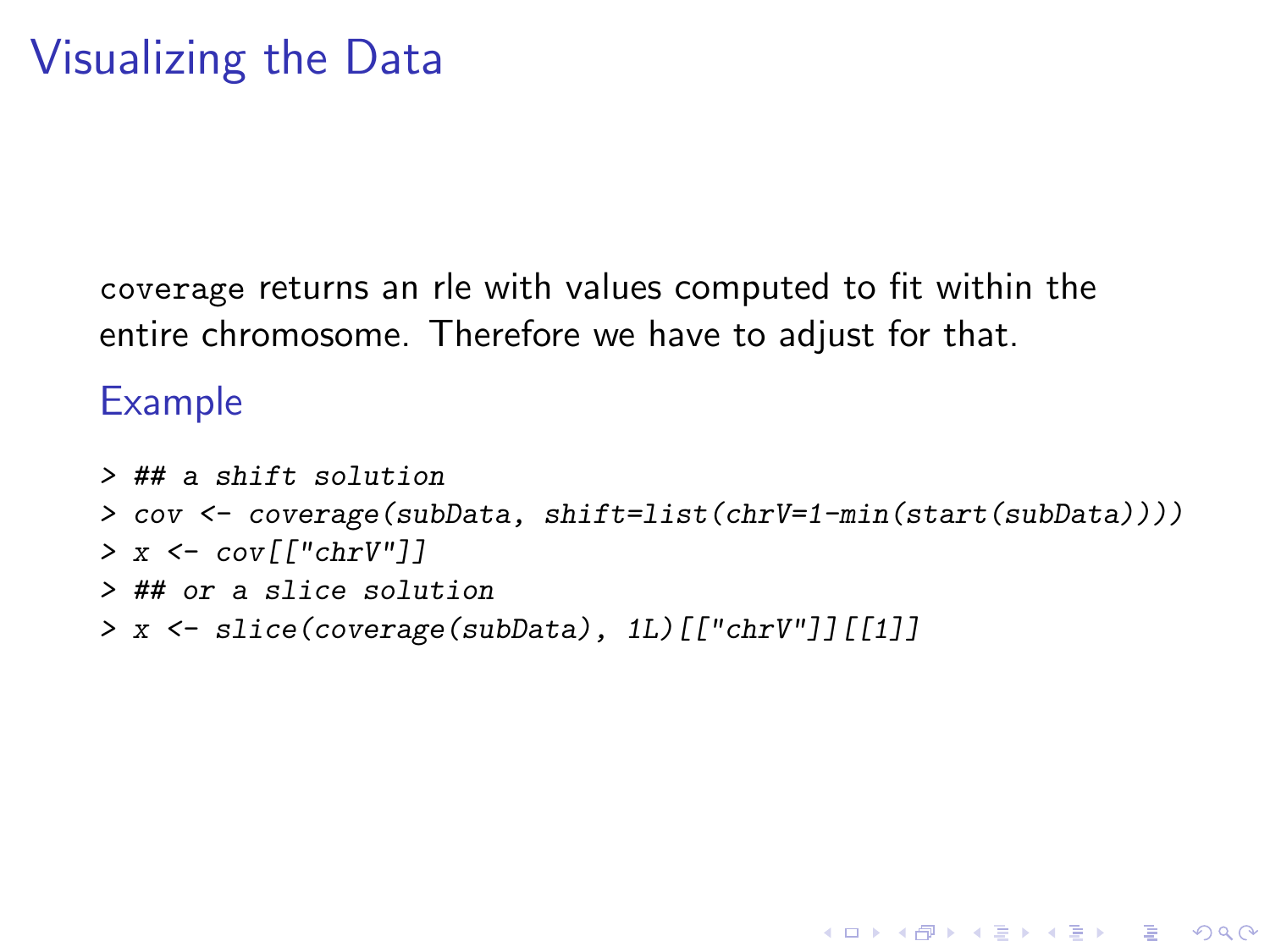- $\triangleright$  This just defines a plotting function so we can look at the data
- $\triangleright$  Both the start and the runValues of the rle have to be plotted

#### Example

```
> plotCoverage <- function(x, xlab = "Position", ylab = "Coverage",
+ ...) \{+ plot(c(start(x)), c(runValue(x)), type = "s", col = "blue",+ xlab = xlab, ylab = ylab, ...)+ }
> ## then call out plot function
> plotCoverage(x)
```
**KORKARYKERKER OQO**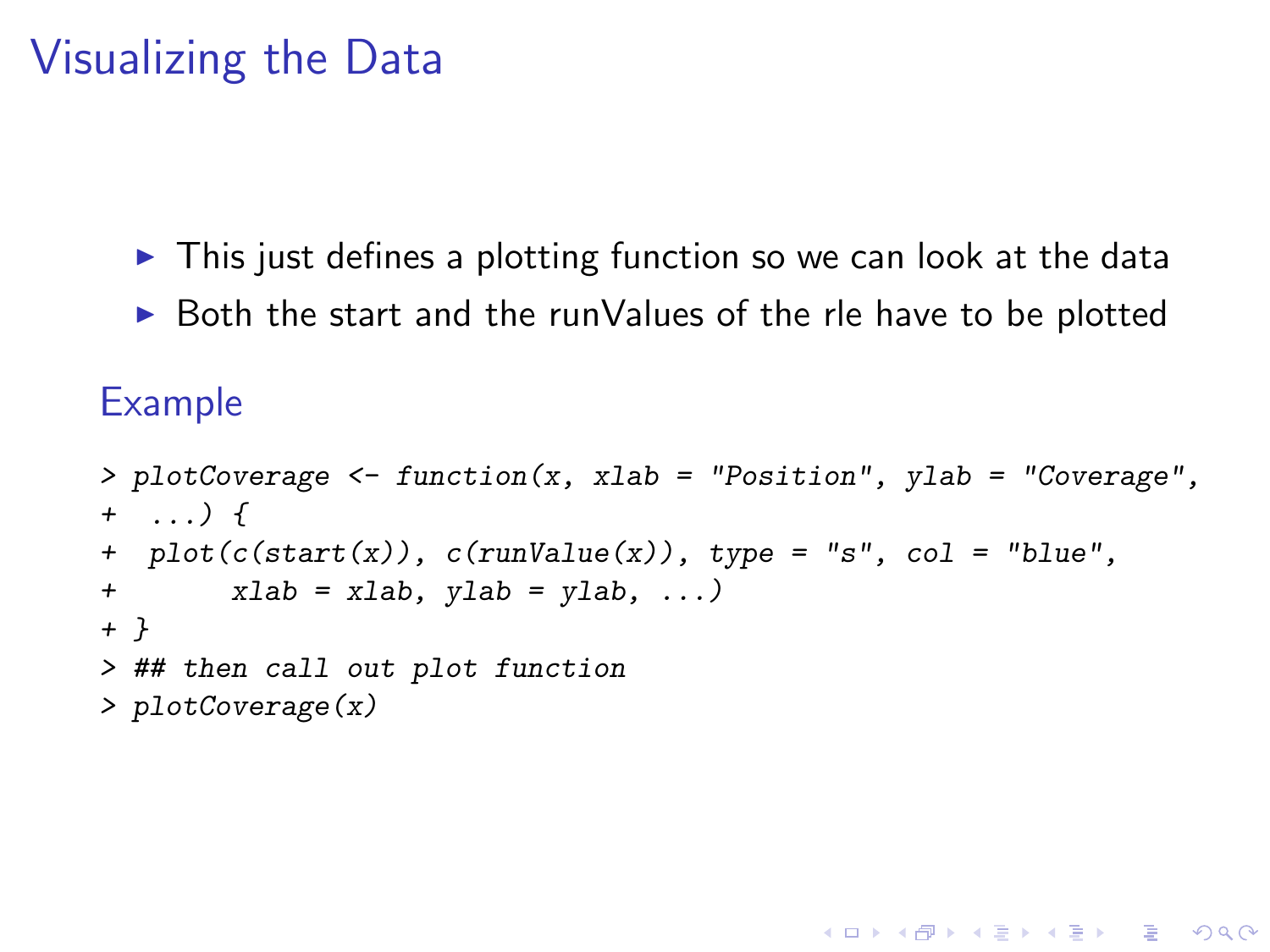Of course we also could have plotted this using UCSC's genome browser

#### Example

```
> ## or wrap it up and then put into the genome browser
> sd <- GRangesForUCSCGenome(genome="sacCer2", chrom="chrV",
+ ranges=ranges(subData),
+ strand = strand(subData))
> export(sd, "subData.bed")
```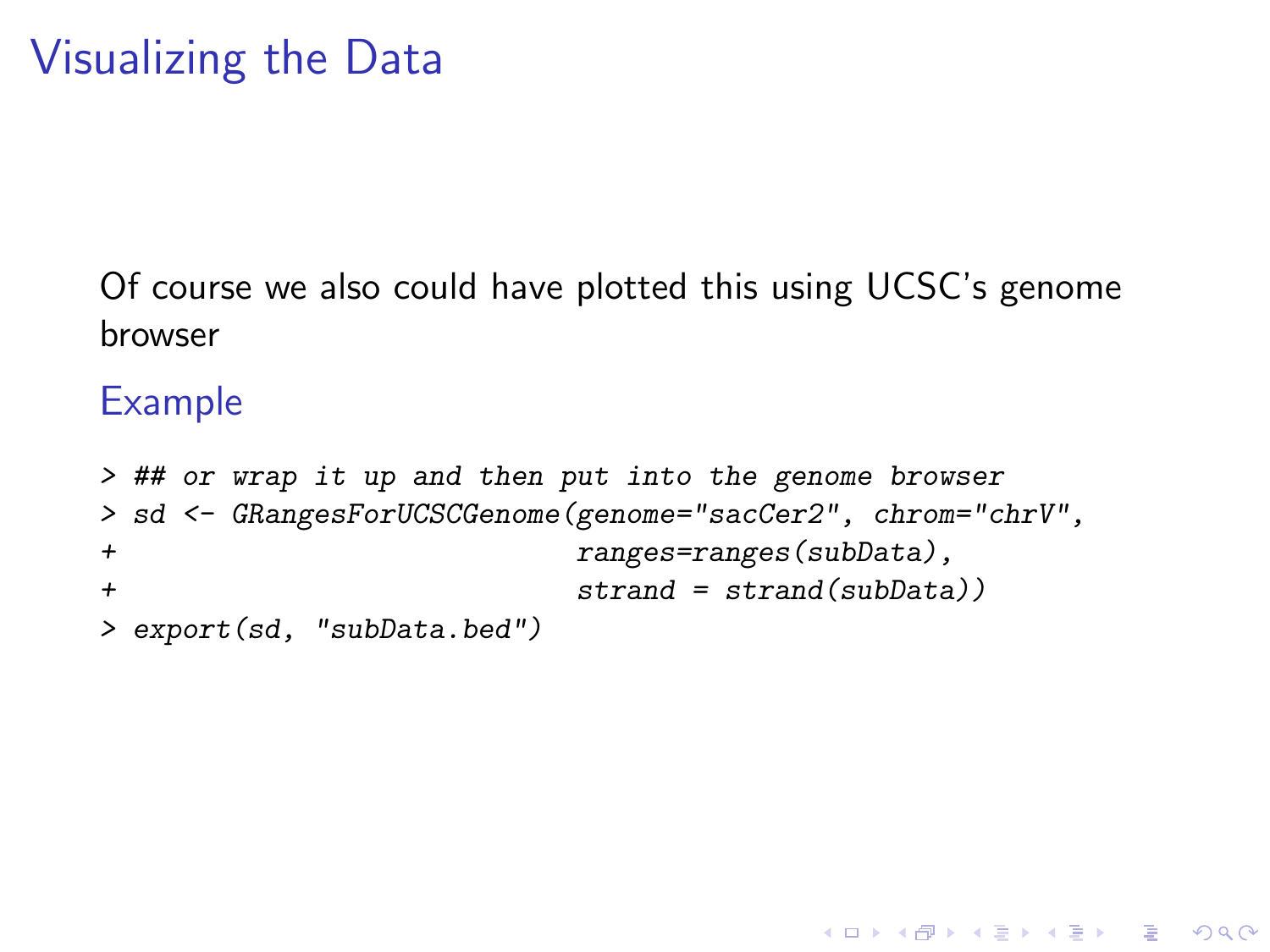### GenomicFeatures exercise 3

Use the data provided to look up data reads that map to LEU2(YCL018W) and NFS1 (YCL017C) from chromosome 3. Then either plot them or display the data in a browser. What do you notice about these two genes?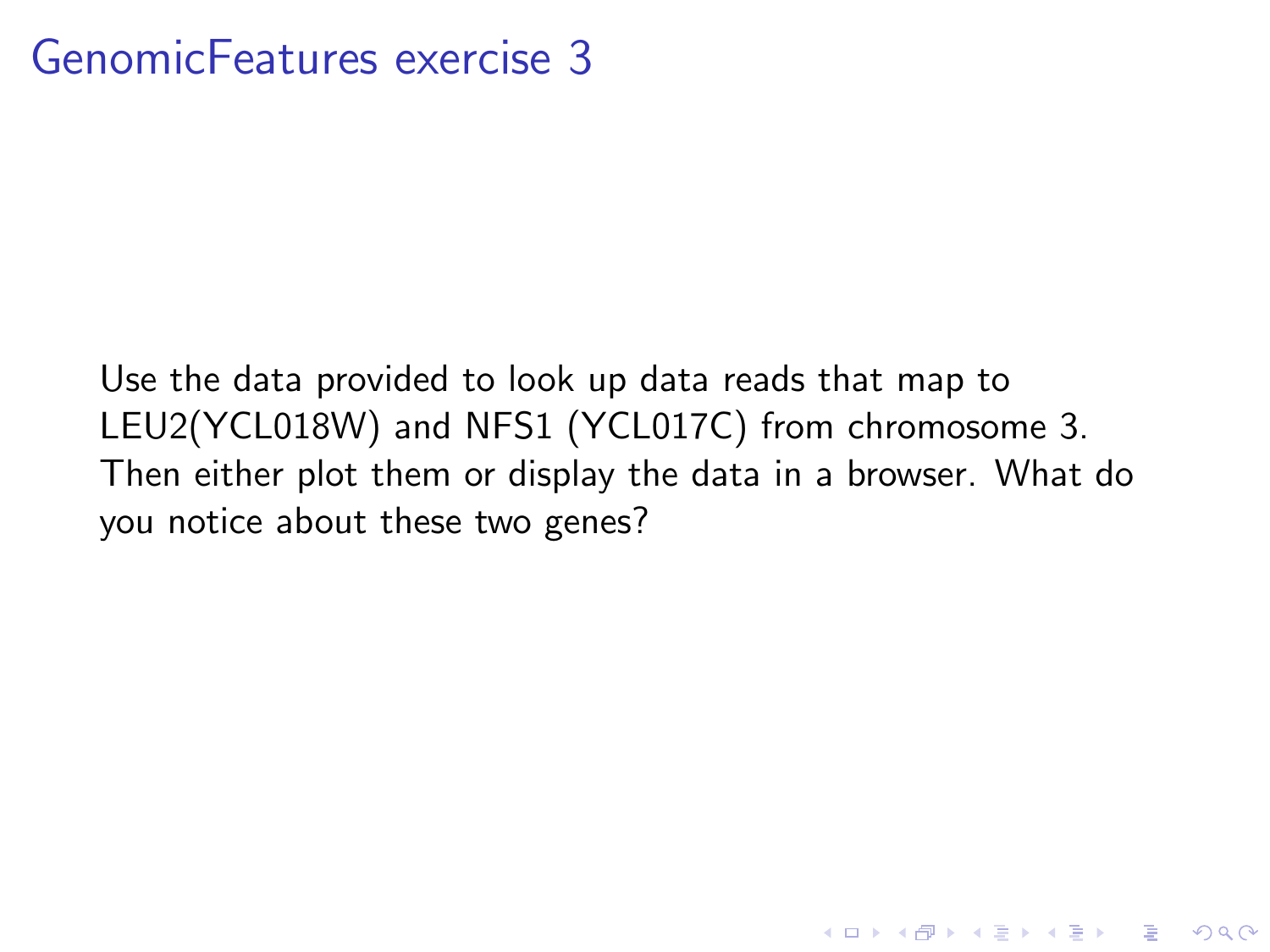K ロ K K d K K B K K B K X A K K K G K C K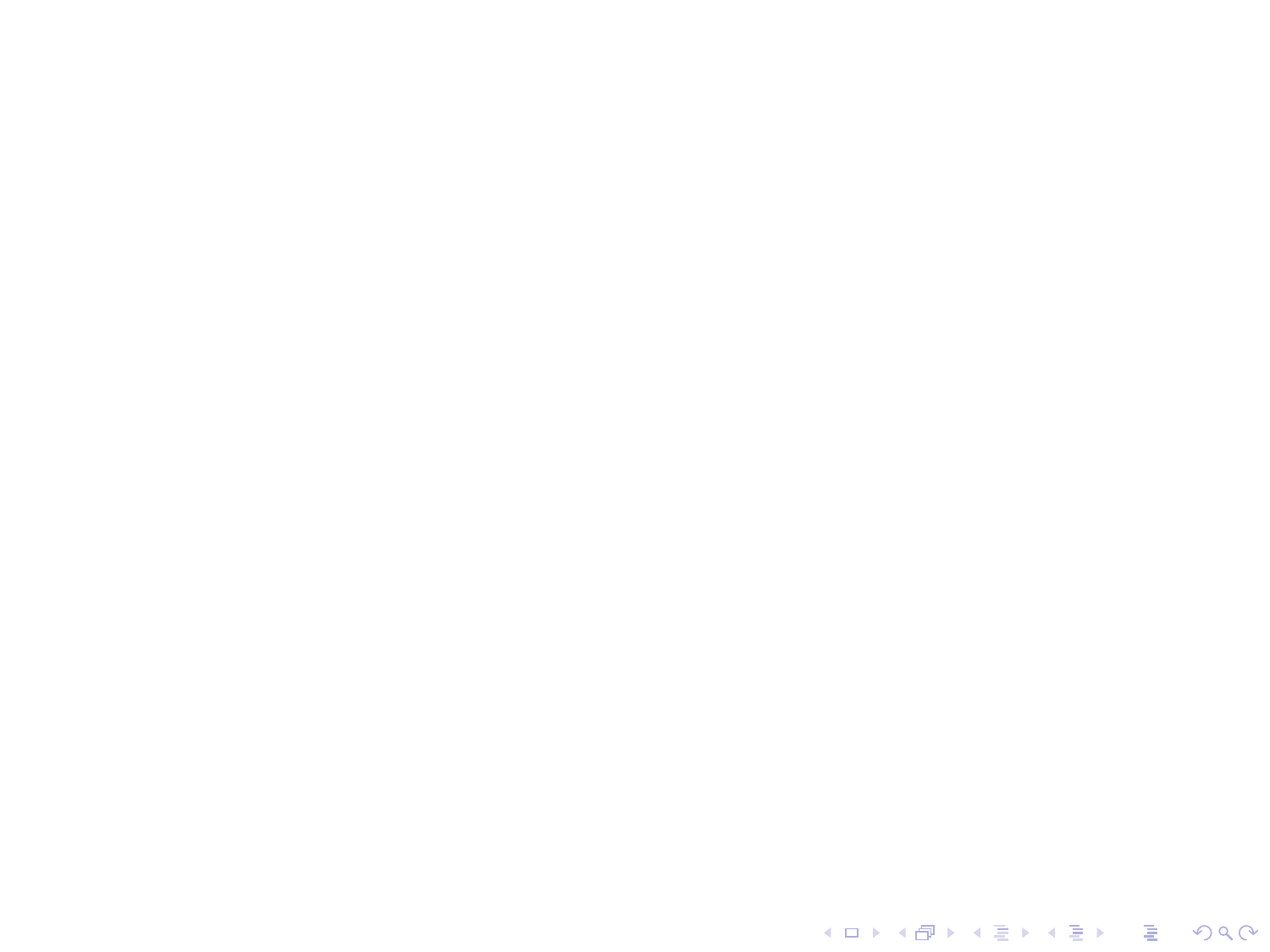## GenomicFeatures exercise 3 solution

```
> ## Get annots
> ind = names(txs) \frac{\%}{\%}in\frac{\%}{\%} c("YCL018W", "YCL017C")
> txpair = txs[ind]
> ## Overlap and subset
> OL <- findOverlaps(grbam, txpair)
> ind <- matchMatrix(OL)[,"query"]
> subData <- grbam[ind]
> seqlengths(subData) <- chr3Len
> ## Save as a track:
> range <- GRangesForUCSCGenome(genome="sacCer2", chrom="chrIII"
+ ranges=ranges(subData),
+ strand = strand(subData))
> export( range, "GeneRange2.bed")
> ## or just plot
> x <- slice(coverage(subData), 1L)[["chrIII"]][[1]]
> plotCoverage(x)
```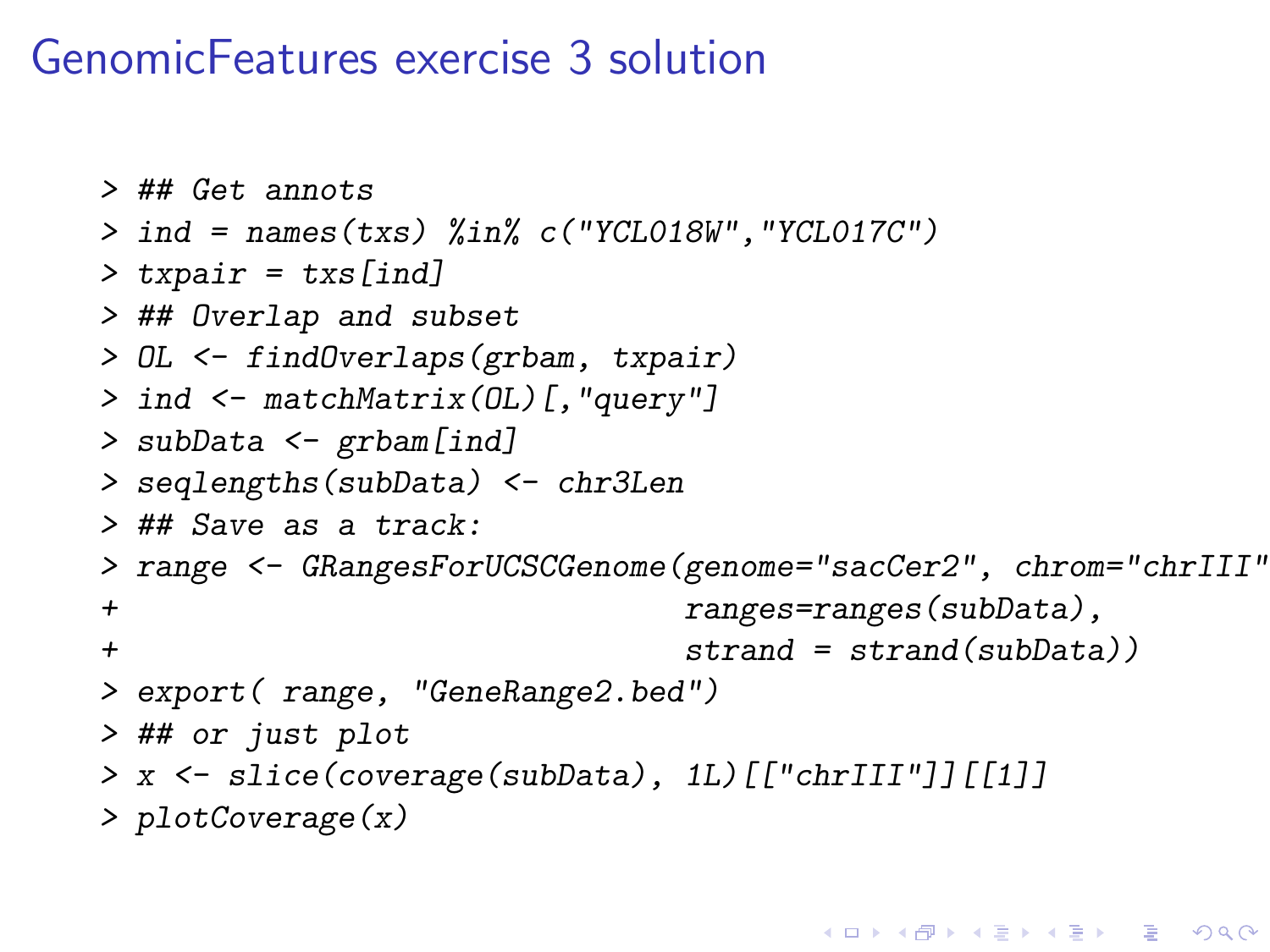## Retrieving other data from rtracklayer

### Next release watch for FeatureDb objects

But for now we can use rtracklayer

- > ## create a session object
- > session <- browserSession()
- > ## then ucscGenomes will list the genomes
- > head(ucscGenomes())
- > ## Choose one, and assign it into your session object

**KORKARYKERKER OQO** 

- > genome(session) <- "sacCer2"
- > ## NOW you can list the trackNames
- > head(trackNames(session))